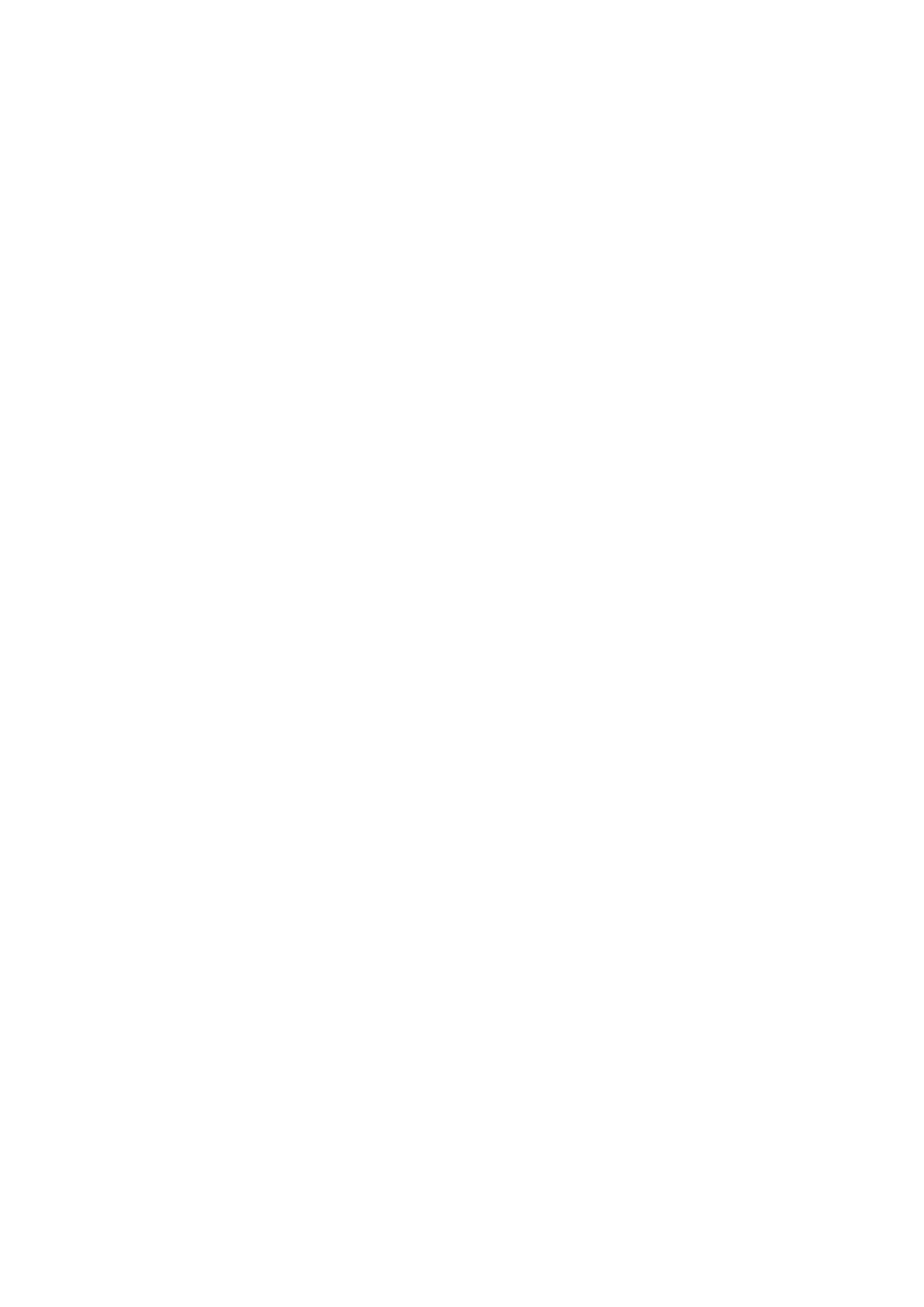### **CITY OF COCKBURN**

#### **SUMMARY OF MINUTES OF SPECIAL COUNCIL MEETING HELD ON THURSDAY, 23 JUNE 2016 AT 6:00 PM**

<u> Alexandria de la contextual de la contextual de la contextual de la contextual de la contextual de la contextua</u>

#### **Page**

 $\equiv$ 

| 1.             |                                                                                                                     |                                                                                                                                                                                                                    |    |  |
|----------------|---------------------------------------------------------------------------------------------------------------------|--------------------------------------------------------------------------------------------------------------------------------------------------------------------------------------------------------------------|----|--|
| 2.             | APPOINTMENT OF PRESIDING MEMBER (IF REQUIRED)  1                                                                    |                                                                                                                                                                                                                    |    |  |
| 3.             |                                                                                                                     |                                                                                                                                                                                                                    |    |  |
| 4 <sub>1</sub> | ACKNOWLEDGEMENT OF RECEIPT OF WRITTEN DECLARATIONS OF<br>FINANCIAL INTERESTS AND CONFLICT OF INTEREST (BY PRESIDING |                                                                                                                                                                                                                    |    |  |
| 5              |                                                                                                                     |                                                                                                                                                                                                                    |    |  |
| 6              |                                                                                                                     |                                                                                                                                                                                                                    |    |  |
| 7 <sub>1</sub> |                                                                                                                     | DECLARATION BY COUNCILLORS WHO HAVE NOT GIVEN DUE<br>CONSIDERATION TO MATTERS CONTAINED IN THE BUSINESS  2                                                                                                         |    |  |
| 8              |                                                                                                                     |                                                                                                                                                                                                                    |    |  |
| 9.             |                                                                                                                     |                                                                                                                                                                                                                    |    |  |
|                | 9.1                                                                                                                 | (MINUTE NO 5825) (SCM 23/06/2016) - ANNUAL BUSINESS PLAN                                                                                                                                                           |    |  |
|                | 9.2                                                                                                                 | (MINUTE NO 5826) (SCM 23/06/2016) - ADOPTION OF 2016/17<br>DIFFERENTIAL RATES, 2016/17 MUNICIPAL BUDGET AND<br>2016/17 SCHEDULE OF FEES AND CHARGES (071/006; 075/011;                                             |    |  |
|                |                                                                                                                     | (MINUTE NO 5827) (SCM 23/06/2016) - SUSPENSION OF<br><b>STANDING ORDERS</b>                                                                                                                                        | 31 |  |
|                |                                                                                                                     | (MINUTE NO 5828) (SCM 23/06/2016) - RESUMPTION OF<br><b>STANDING ORDERS</b>                                                                                                                                        | 32 |  |
|                |                                                                                                                     | (MINUTE NO 5829) (SCM 23/06/2016) - ADOPTION OF 2016/17<br>DIFFERENTIAL RATES, 2016/17 MUNICIPAL BUDGET AND<br>2016/17 SCHEDULE OF FEES AND CHARGES (071/006; 075/011;<br>097/009) (S DOWNING/N MAURICIO) (ATTACH) | 32 |  |
| 10.            |                                                                                                                     | (MINUTE NO 5830) (SCM 23/06/2016) - RESOLUTION OF COMPLIANCE                                                                                                                                                       |    |  |
| 11             |                                                                                                                     |                                                                                                                                                                                                                    |    |  |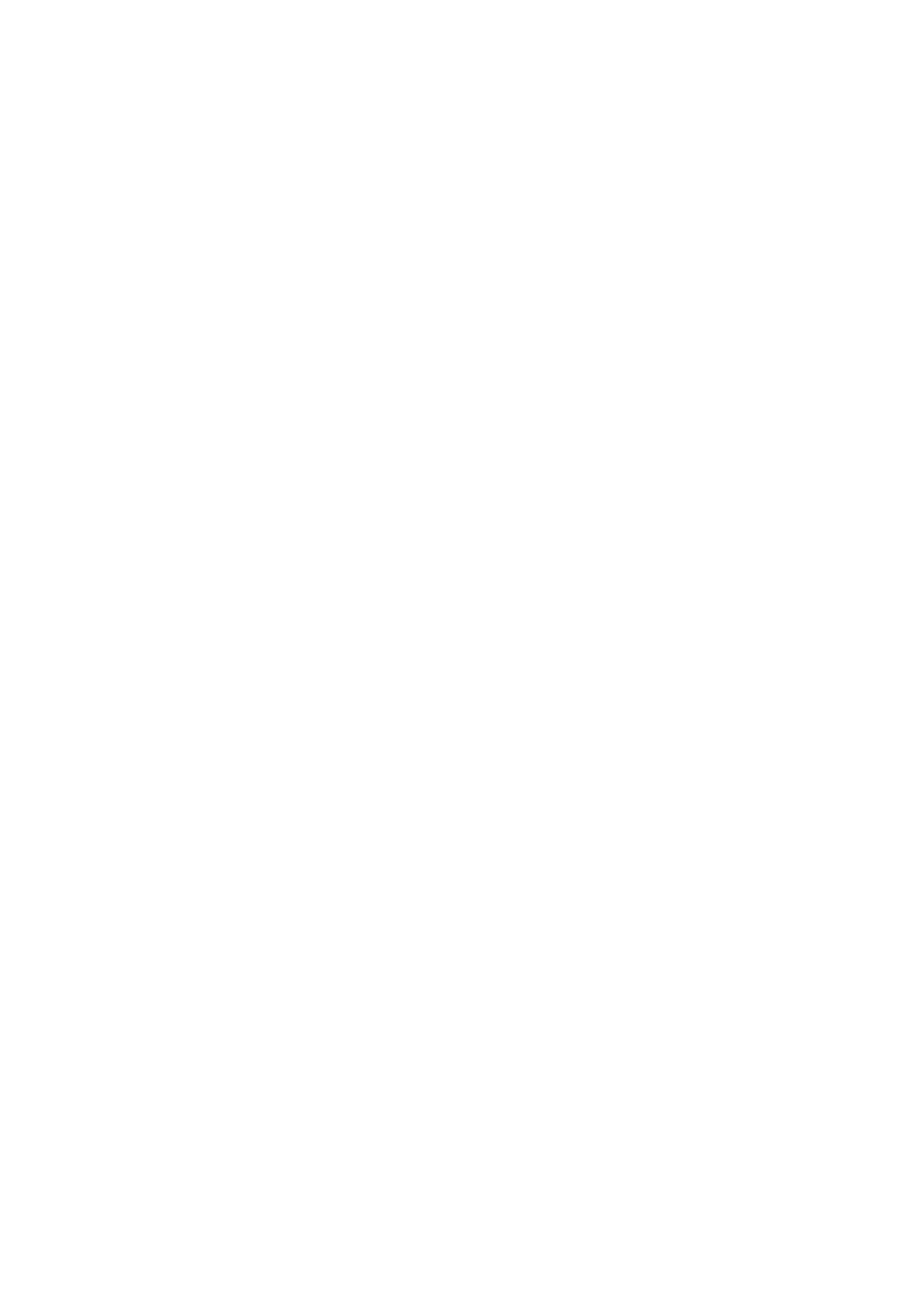### **CITY OF COCKBURN**

#### **MINUTES OF SPECIAL COUNCIL MEETING HELD ON THURSDAY, 23 JUNE 2016 AT 6:00 PM**

#### **PRESENT:**

#### **ELECTED MEMBERS**

| Mayor (Presiding Member) |
|--------------------------|
| Deputy Mayor             |
| Councillor               |
| Councillor               |
| Councillor               |
| Councillor               |
| Councillor               |
| Councillor               |
|                          |

#### **IN ATTENDANCE**

| Mr S. Cain           | $\overline{\phantom{a}}$ | <b>Chief Executive Officer</b>                  |
|----------------------|--------------------------|-------------------------------------------------|
| Mr D. Green          | $\sim$                   | Director, Governance & Community Services       |
| Mr S. Downing        | $\sim$                   | Director, Finance & Corporate Services          |
| Mr C. Sullivan       | $\sim$                   | Director, Engineering & Works                   |
| Mr D. Arndt          | $\overline{\phantom{a}}$ | Director, Planning & Development                |
| Mr N Mauricio        | $\blacksquare$           | <b>Manager, Financial Services</b>              |
| Mrs S. Seymour-Eyles |                          | Manager, Corporate Communication                |
| Mrs B. Pinto         | $\overline{\phantom{a}}$ | PA - Directors, Fin. & Corp. Serv./Gov. & Comm. |
|                      |                          | Serv.                                           |

#### **1. DECLARATION OF MEETING**

The Presiding Member declared the meeting open at 6.00pm.

He acknowledged the Nyungar People who are the traditional custodians of the land where this meeting is held and pay respect to the Elders of the Nyungar Nation, both past and present and extend that respect to Indigenous Australians who are with us tonight.

#### **2. APPOINTMENT OF PRESIDING MEMBER (If required)**

Nil.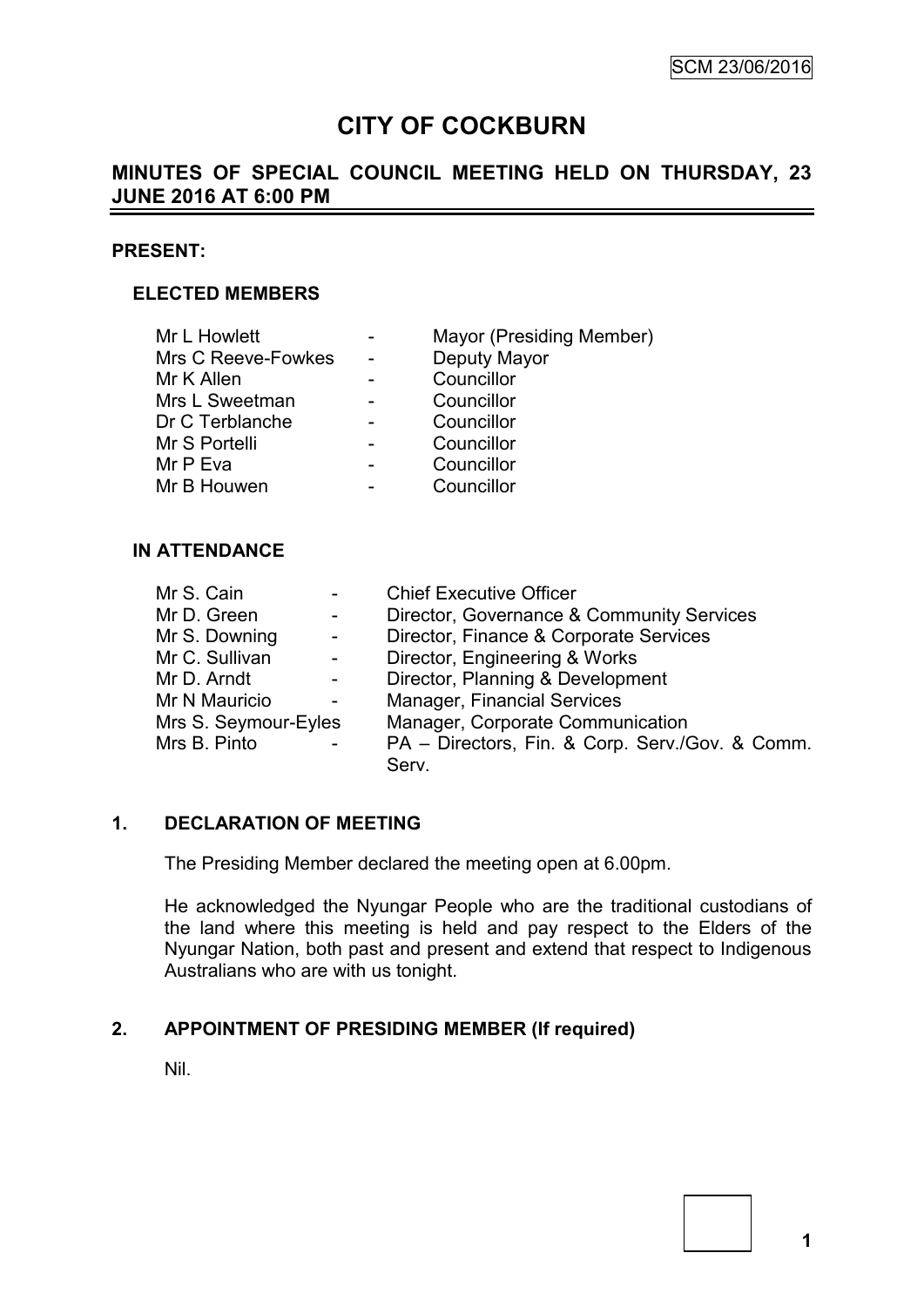#### **3. DISCLAIMER (Read aloud by Presiding Member)**

Members of the public, who attend Council Meetings, should not act immediately on anything they hear at the Meetings, without first seeking clarification of Council's position. Persons are advised to wait for written advice from the Council prior to taking action on any matter that they may have before Council.

#### **4. ACKNOWLEDGEMENT OF RECEIPT OF WRITTEN DECLARATIONS OF FINANCIAL INTERESTS AND CONFLICT OF INTEREST (by Presiding Member)**

Nil

#### **5 (SCM 23/06/2016) - APOLOGIES & LEAVE OF ABSENCE**

| CIr Stephen Pratt | - | Apology |
|-------------------|---|---------|
| Clr Lee-Ann Smith | - | Apology |

#### **6 (SCM 23/06/2016) - PUBLIC QUESTION TIME**

#### **Maria Gaglia, Hammond Park**

- Q1. When is the City going to acquire the road reserve adjacent to her property at 466 Wattleup Road, Hammond Park?
- A1. The 2016/17 Budget will not be acquiring that land.
- Q2. If this is not going to be acquired in 2016/17, when will the City acquire the road reserve on her property?
- A2. If Council adopts the Budget and Annual Business Plan, the City will look at the acquisition of land on that project based on the recently published regional road planning document which has an indicative timeframe to construct these roads.

Mayor Howlett advised Mrs Gaglia that the City will provide a plan and respond to her in writing with an explanation.

#### **7. DECLARATION BY COUNCILLORS WHO HAVE NOT GIVEN DUE CONSIDERATION TO MATTERS CONTAINED IN THE BUSINESS**

Nil

**2**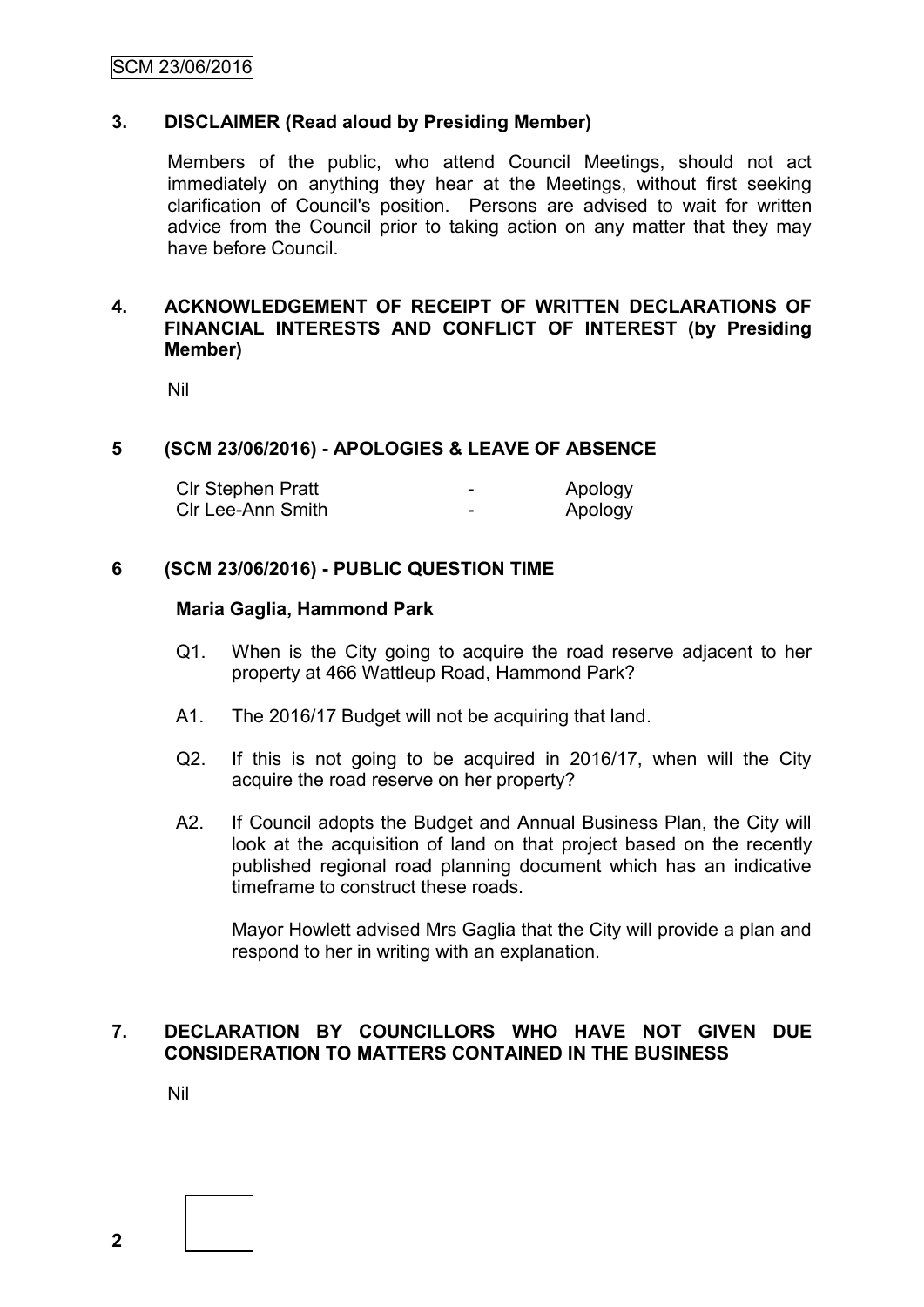#### **8 (SCM 23/06/2016) - PURPOSE OF MEETING**

The purpose of the meeting is to adopt:

- (1) 2016/17 Differential Rates, 2016/17 Municipal Budget and Schedule of Fees and Charges for the period 1 July 2016 to 30 June 2017; and
- (2) 2016/17 Annual Business Plan.

#### **9. COUNCIL MATTERS**

#### **9.1 (MINUTE NO 5825) (SCM 23/06/2016) - ANNUAL BUSINESS PLAN 2016/170 (021/002) (M TOBIN) (ATTACH)**

#### **RECOMMENDATION**

That Council adopt the proposed Annual Business Plan 2016/17, as attached to the Agenda.

#### **COUNCIL DECISION**

MOVED Clr P Eva SECONDED Clr L Sweetman that the recommendation be adopted.

**CARRIED 8/0**

#### **Background**

Since 2006/07, the City has produced an Annual Business Plan to set the direction for a year of activities. It ties the objectives of the Strategic Community Plan and the activities listed in the Corporate Business Plan to the activities and services delivered by Business and Service Units. It is not a legislative requirement but it amplifies a level of information associated with the Budget papers.

The Annual Business Plan is submitted to show more information about the first year of activities referred to in the Corporate Business Plan. The budget for 2016/17 is based on the activity described in the Annual Business Plan and is the subject of a separate report.

#### **Submission**

N/A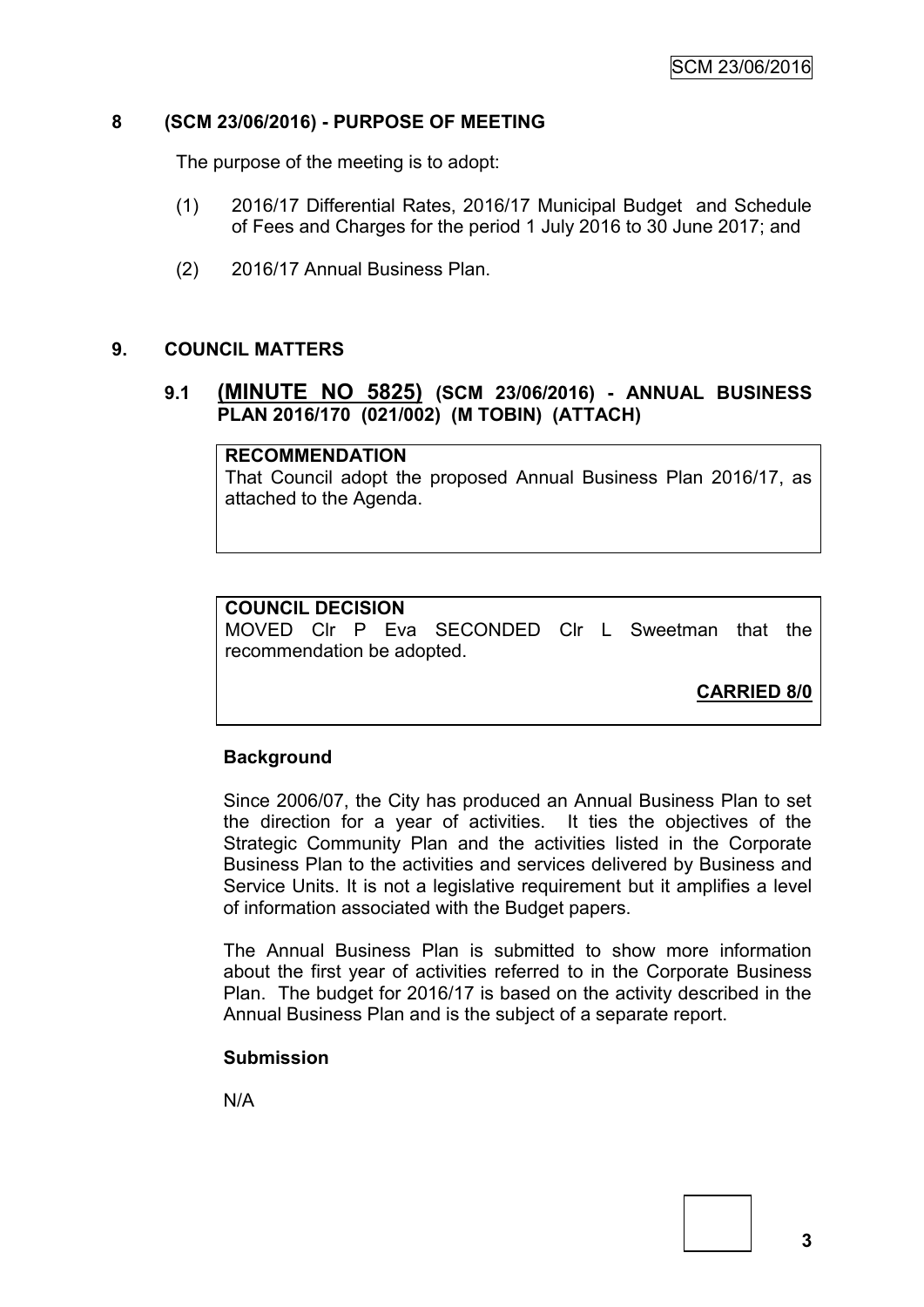#### **Report**

An Annual Business Plan is not required by legislation but has been produced since 2006/07 following the introduction of the 2006 iteration of the Strategic Plan. It is the first year of our new ten year Strategic Community Plan 2016–2026 and four year Corporate Business Plan 2016/17–2019/20. It sets out more detail on the activities to be undertaken by the City during the year.

In the Annual Business Plan, there are two significant areas of business change for the City. Firstly, the City assumes responsibility for management of the Port Coogee Marina on 24 July 2016. This includes all marina infrastructure including pens, jetties, fuel facilities, a marina services building, breakwaters, sea walls and the general waterway. Marina management is a completely new business for the City but is supported with a comprehensive business plan and new revenue streams which will support its ongoing development. Secondly, early 2017 the City will see the opening of Cockburn ARC, our regional leisure facility at Cockburn Central West. This will correspond with the closure of the South Lake Leisure Centre as staff and some equipment are transferred to the new facility.

This year the Annual Business Plan shows the new organisational structure approved by Council last year. This means that there are new Business and Service Units and some Business Units have been renamed to reflect their main focus.

The Annual Business Plan 2016/17 also includes a summary of income and expenditure information. Budgets, Key Performance Indicators and targets are included in tables for each Business or Service Unit.

#### **Strategic Plan/Policy Implications**

*City Growth* - Plan for population growth of our City and maintaining our strong financial position

*Moving Around* - Facilitate safe, efficient, connected and sustainable movement around the City

*Community, Lifestyle and Security* - Provide safe, attractive, healthy programs and infrastructure for a diverse range of activity and people

*Economic, Social and Environmental Responsibility* - Enable a sustainable future economically, socially and environmentally including business activity, job opportunities and sustainable use of resources

*Leading & Listening* - Continue being accountable to our community and engaging with you through multiple effective communication channels.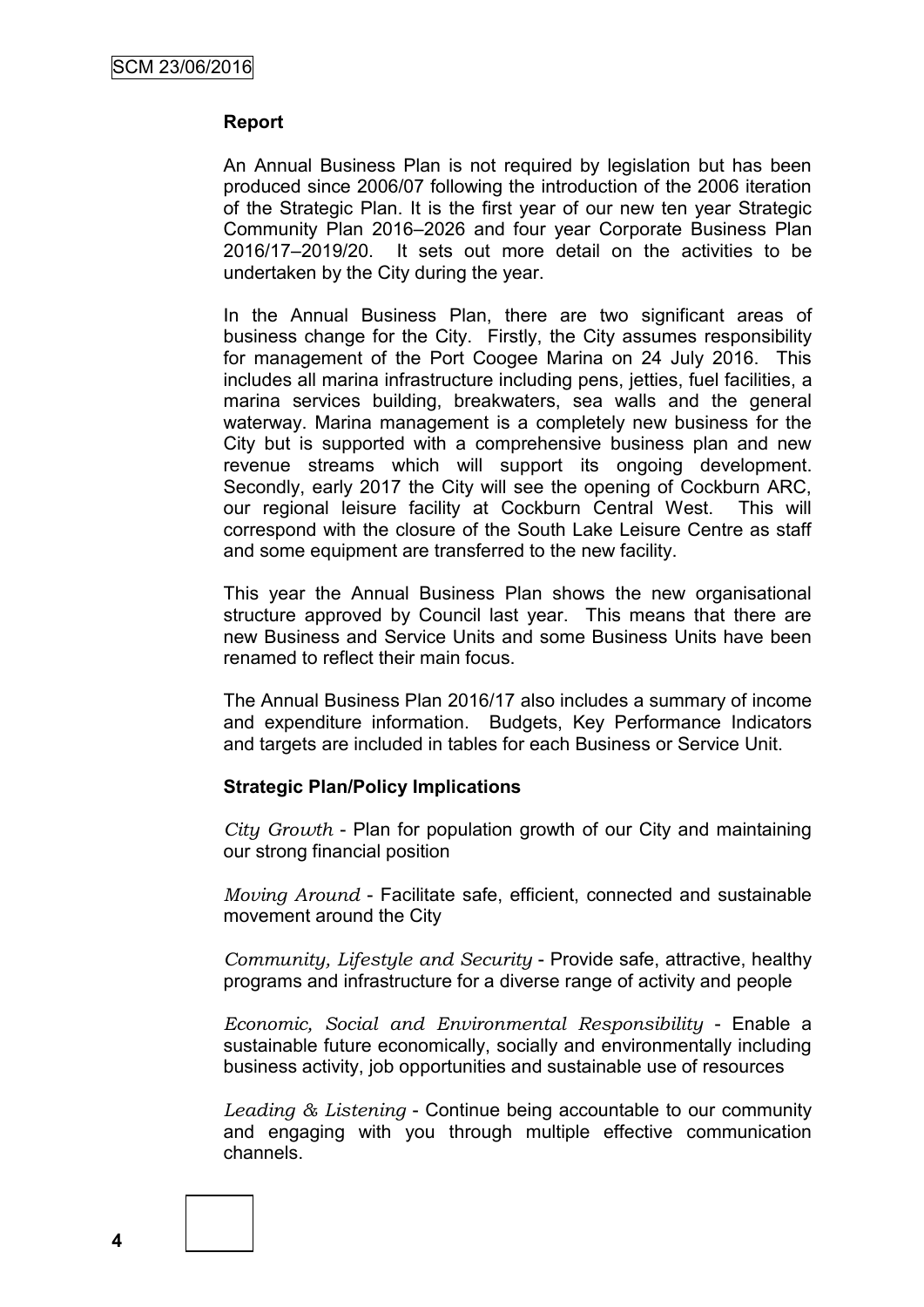#### **Budget/Financial Implications**

The Annual Business Plan is budgeted in the Annual Budget 2016/17 as well as being supported by the Long Term Financial Plan 2016/17 – 2025/26.

#### **Legal Implications**

N/A

#### **Community Consultation**

External community consultation is not required for this Plan as it is largely an internal business document to guide Business and Service Units toward achieving the strategic objectives listed in the Strategic Community Plan. However, key internal stakeholders have been consulted and have provided significant input to this Plan.

#### **Risk Management Implications**

If Council does not endorse the Annual Business Plan 2016/17 prior to 30 June 2016 it may reduce the capacity of the administration to deliver Council's objectives over a full financial year.

#### **Attachment(s)**

Annual Business Plan 2016/17.

#### **Advice to Proponent(s)/Submissioners**

N/A

**Implications of Section 3.18(3) Local Government Act, 1995**

Nil.

**9.2 (MINUTE NO 5826) (SCM 23/06/2016) - ADOPTION OF 2016/17 DIFFERENTIAL RATES, 2016/17 MUNICIPAL BUDGET AND 2016/17 SCHEDULE OF FEES AND CHARGES (071/006; 075/011; 097/009) (S DOWNING/N MAURICIO) (ATTACH)**

**RECOMMENDATION** That Council adopt: (1) Part A – Municipal Fund Budget 2016/17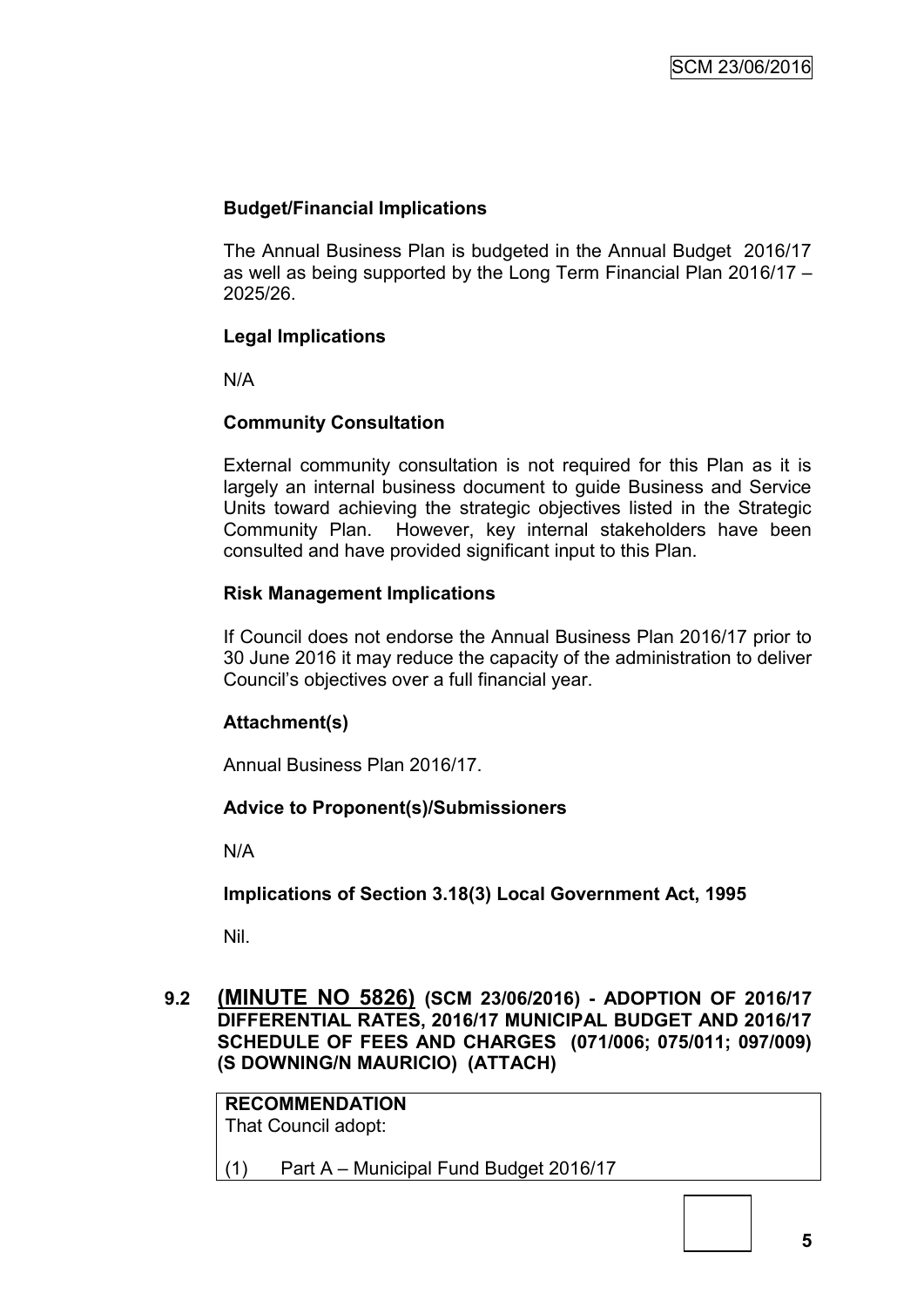Pursuant to the provisions of section 6.2 of the Local Government Act 1995 and Part 3 of the Local Government (Financial Management) Regulations 1996, the Municipal Fund Budget as attached to the Agenda, for the City of Cockburn for the 2016/17 financial year which includes the following:

- Statement of Comprehensive Income by Nature and Type showing a net result for that year of \$41,404,152.
- Statement of Comprehensive Income by Program showing a net result for that year of \$41,404,152.
- Statement of Cash Flows
- Rate Setting Statement showing an amount required to be raised from rates of \$96,000,000.
- Notes to and Forming Part of the Budget
- Budget Program Schedules
- (2) Part B General and Minimum Rates, Instalment Payment Arrangements:
	- 1. For the purpose of yielding the deficiency disclosed by the Municipal Fund Budget adopted at Part A above, Council pursuant to sections 6.32, 6.33, 6.34 and 6.35 of the Local Government Act 1995 impose the following differential general and minimum rates on Gross Rental and Unimproved Values.

| <b>General Rates</b>                              |                        |
|---------------------------------------------------|------------------------|
| <b>Commercial Caravan Park</b>                    | 9.500 $¢$ in the \$    |
| Improved Commercial & Industrial                  | 7.550 $\phi$ in the \$ |
| Improved Commercial & Industrial (Large)          | 8.058 $\phi$ in the \$ |
| Improved Residential                              | 7.286¢ in the \$       |
| Rural Vacant Land                                 | $0.391$ ¢ in the \$    |
| Rural General Improved                            | 0.253¢ in the \$       |
| Specified Area Port Coogee Special Maintenance    | 1.200 $¢$ in the \$    |
| Specified Area Cockburn Coast Special Maintenance | 1.200 $¢$ in the \$    |
| Specified Area Port Coogee Waterways              | 1.200 $¢$ in the \$    |
| Vacant Commercial & Industrial                    | 9.391¢ in the \$       |
| <b>Vacant Residential</b>                         | 9.391¢ in the \$       |
| Minimum Payment Rates                             |                        |
| Commercial Caravan Park                           | \$744                  |
| Improved Commercial & Industrial                  | \$744                  |
| Improved Commercial & Industrial (Large)          | \$744                  |
| Improved Residential                              | \$1,287                |
| Rural Vacant Land                                 | \$906                  |
| Rural General Improved                            | \$906                  |
| Vacant Commercial & Industrial                    | \$744                  |
| Vacant Residential                                | \$744                  |

2. Pursuant to section 6.47 of the Local Government Act grant a rates concession to Improved Residential single dwelling properties of 2.699¢ in the \$ applied to GRV value over and above \$20,690.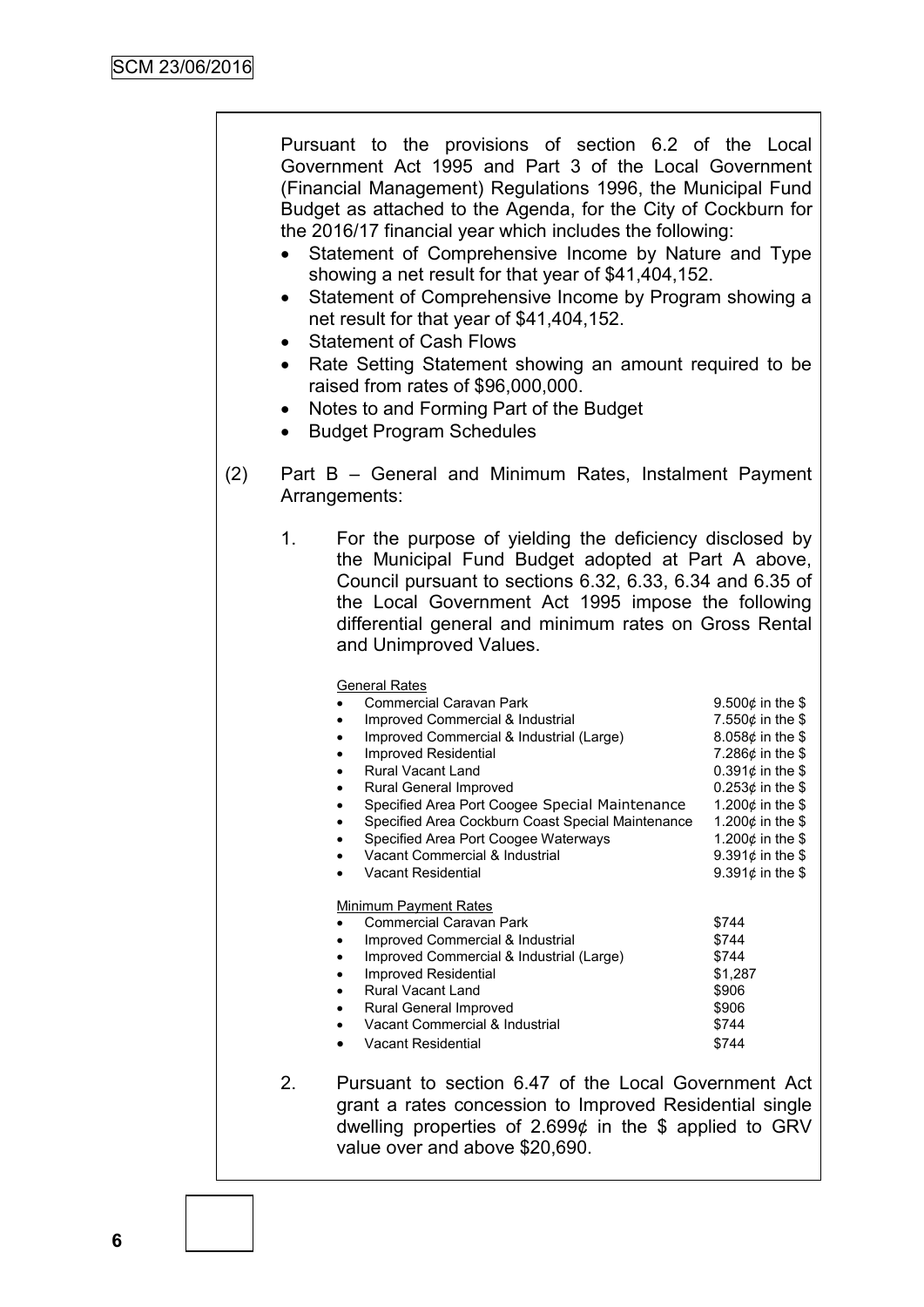- 3. Pursuant to section 6.37 of the Local Government Act establish the Port Coogee Waterways Specified Area Rate (SAR) the maintenance of the waterways surrounding Port Coogee marina and associated infrastructure.
	- 4. Pursuant to section 6.45 of the Local Government Act 1995 and regulation 64(2) of the Local Government (Financial Management) Regulations 1996, set the following due dates for the payment in full or by instalments:
		- Full payment and 1<sup>st</sup> instalment due date 2 September 2016
		- $\bullet$   $2^{nd}$  instalment due date  $4$  November 2016

 $\bullet$  3<sup>rd</sup> quarterly instalment due date 6 January 2017

- 4<sup>th</sup> and final instalment due date 10 March 2017
- 5. Pursuant to section 6.45 of the Local Government Act 1995 and regulation 67 of the Local Government (Financial Management) Regulations 1996, impose an instalment administration charge where the owner has elected to pay rates (and service charges) through an instalment option of \$5 for each instalment after the initial instalment is paid.
- 6. Pursuant to section 6.51(1) and subject to section 6.45(4)(e) of the Local Government Act 1995 and Regulation 68 of the Local Government (Financial Management) Regulations 1996, impose an interest rate of 3.5% for rates (and service charges) and costs of proceedings to recover such charges that remains unpaid after becoming due and payable.
- 7. Pursuant to section 6.51(1) and subject to section 6.51(4) of the Local Government Act 1995 and Regulation 70 of the Local Government (Financial Management) Regulations 1996, impose an interest rate of 7% for rates (and service charges) and costs of proceedings to recover such charges that remains unpaid after becoming due and payable.
- (3) Part D Fees and Charges for 2016/17

Pursuant to section 6.16 of the Local Government Act 1995, the Fees and Charges to be included inclusive of the 2016/17 budget as attached to the Agenda.

- (4) Part E Statutory and Other Fees for 2016/17
	- 1. Pursuant to section 245A(8) of the Local Government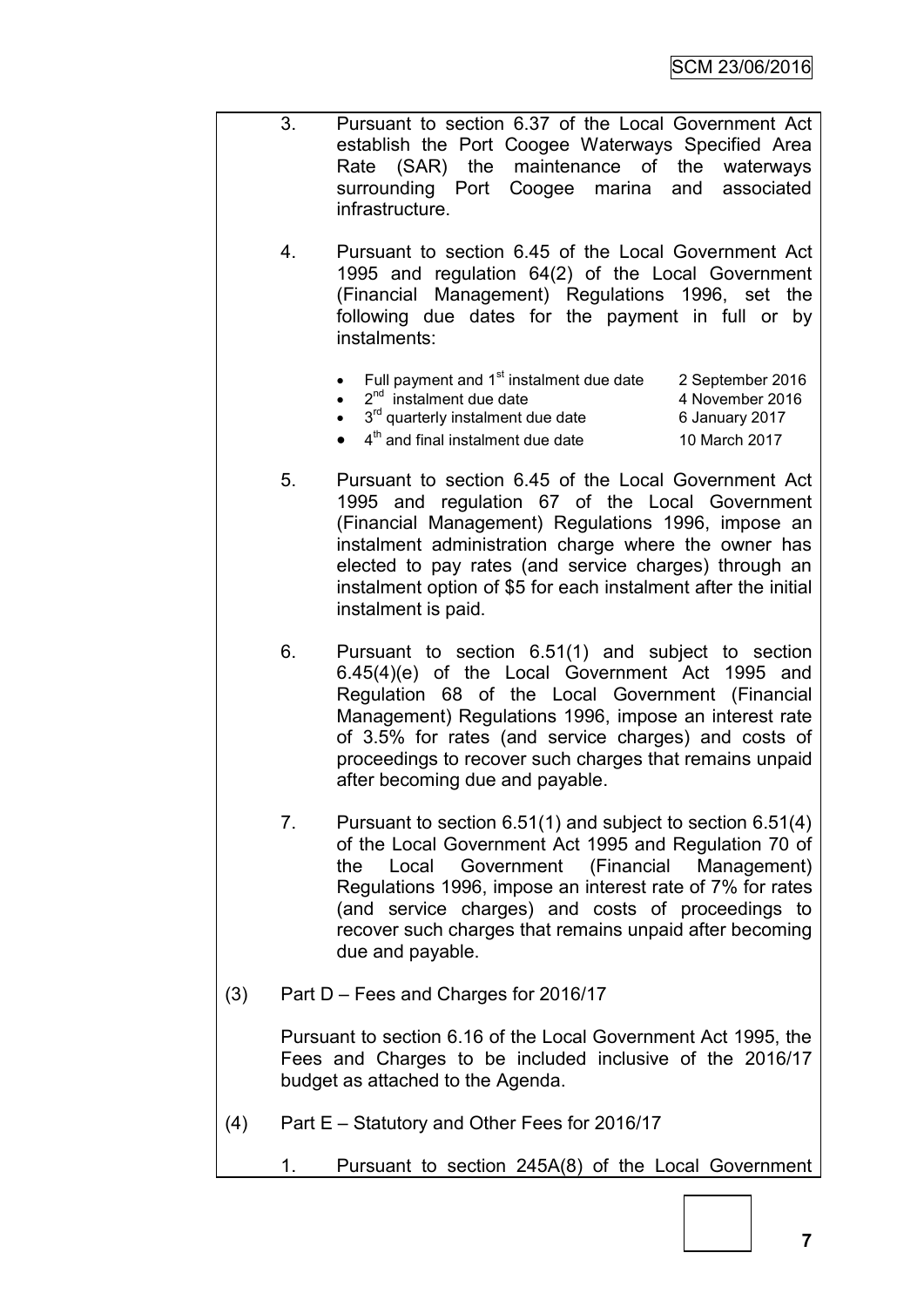|    | (Miscellaneous Provisions) Act 1960 impose a swimming<br>pool inspection fee of \$36.60 (GST is not applicable).                                                                                                                                                                                                                                                                                                                                                                                                                                                                                                                                                                                                                                                                                                                                                                                         |
|----|----------------------------------------------------------------------------------------------------------------------------------------------------------------------------------------------------------------------------------------------------------------------------------------------------------------------------------------------------------------------------------------------------------------------------------------------------------------------------------------------------------------------------------------------------------------------------------------------------------------------------------------------------------------------------------------------------------------------------------------------------------------------------------------------------------------------------------------------------------------------------------------------------------|
| 2. | Pursuant to section 67 of the Waste Avoidance and<br>Resources Recovery Act 2007, impose the following<br>charges for the removal and deposit of domestic waste:                                                                                                                                                                                                                                                                                                                                                                                                                                                                                                                                                                                                                                                                                                                                         |
|    | All Non-Residential Improved Premises (including<br>(a)<br>recycling)<br>240ltr bin per weekly collection - \$458 p.a.<br>$\bullet$<br>240ltr bin per weekly collection (rate exempt<br>$\bullet$<br>properties) - \$510 p.a.                                                                                                                                                                                                                                                                                                                                                                                                                                                                                                                                                                                                                                                                            |
| 3. | Pursuant to section 6.38(1) of the Local Government Act<br>Regulations 54(c) of the Local Government<br>and<br>(Financial Management Regulations 1996) impose the<br>service charges for the provision<br>following<br>οf<br>underground electricity (UGP):                                                                                                                                                                                                                                                                                                                                                                                                                                                                                                                                                                                                                                              |
|    | (a)<br>Rateable property/dwelling \$3,050, with<br>the<br>following discounts:<br>\$500<br>where<br>property already has<br>a<br>a<br>connection between the property boundary and<br>the meter box.<br>A 50% rebate for registered pensioners as<br>$\bullet$<br>provided by the State Revenue Department.<br>A \$257.45 or equivalent rebate for registered<br>$\bullet$<br>Seniors as provided by State Revenue<br>Department.<br>A 50% discount where properties have HV<br>$\bullet$<br>power lines in front of their property remaining<br>after the completion of work for underground<br>electricity.<br>The service charge applicable for non-standard<br>commercial properties to be provided by<br>Western Power.<br>Owners in the existing UGP project areas have<br>$\bullet$<br>the right to pay upfront or receive an account<br>equal to one fifth of the above fee payable<br>annually. |
| 4. | Creation of two new reserves:                                                                                                                                                                                                                                                                                                                                                                                                                                                                                                                                                                                                                                                                                                                                                                                                                                                                            |
|    | Port Coogee Waterways (Waterways Environmental<br>(a)<br>Management Plan (WEMP)) Reserve No.2 -<br>Provide<br>funding for the maintenance<br>of the<br>waterways surrounding Port Coogee marina and<br>associated infrastructure. This is funded from the<br>cash backed depreciation charge taken by Council<br>on the gifted assets of the marina and surrounding                                                                                                                                                                                                                                                                                                                                                                                                                                                                                                                                      |
|    |                                                                                                                                                                                                                                                                                                                                                                                                                                                                                                                                                                                                                                                                                                                                                                                                                                                                                                          |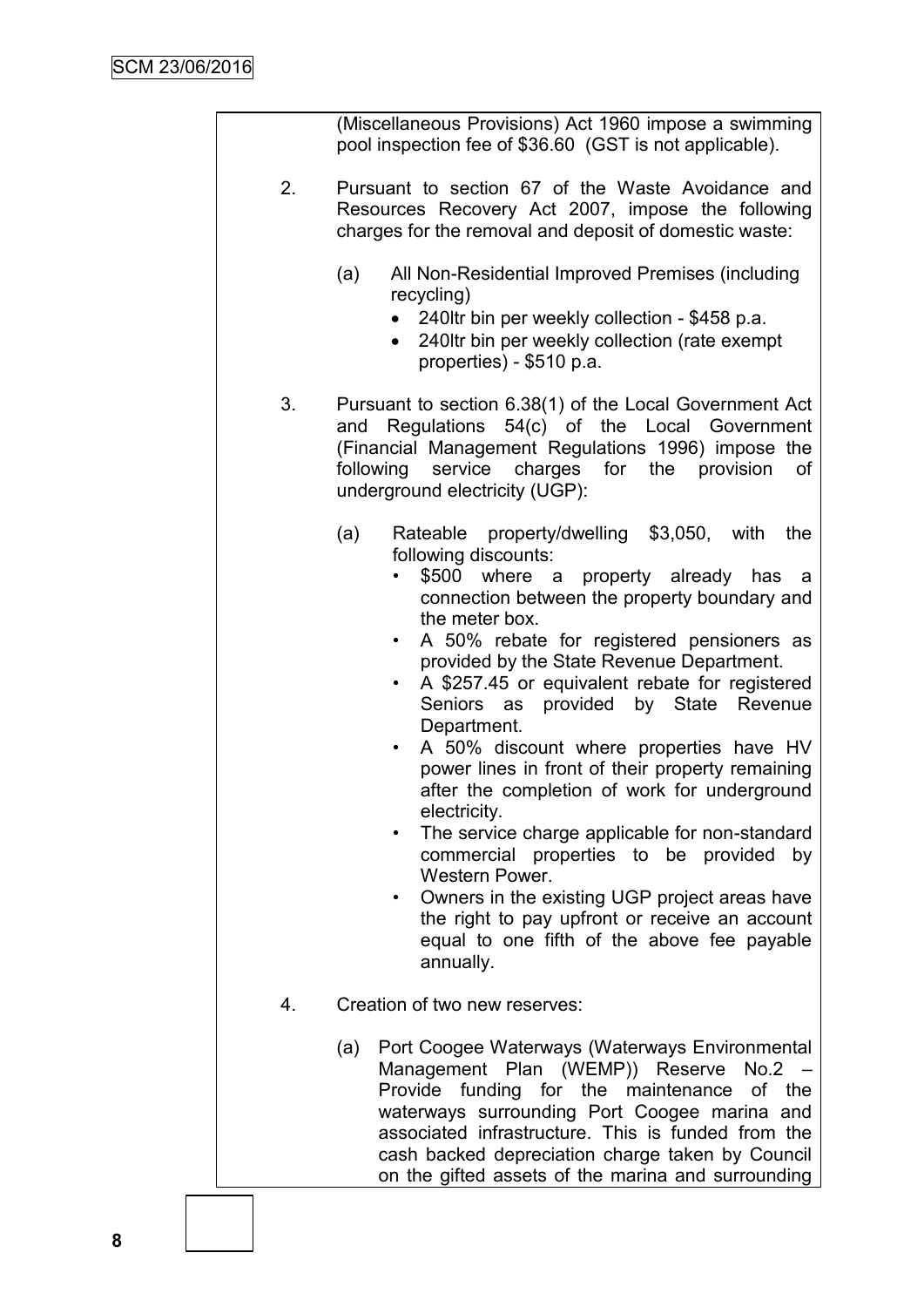waterways and infrastructure assets.

- (b) Port Coogee Waterways Specified Area Rate (SAR) Reserve - Provide funding for the maintenance of the waterways surrounding Port Coogee marina and associated infrastructure. This is funded from the specified area rate levied on land directly adjacent to the waterways.
- 5. Rename the *Workers Compensation Reserve* to *Insurance Reserve* and broaden its purpose to smoothing out any significant variations in annual premiums associated with the LGIS self-insurance scheme.

**TO BE CARRIED BY AN ABSOLUTE MAJORITY OF COUNCIL**

#### **COUNCIL DECISION**

MOVED Clr C Terblanche SECONDED Clr P Eva that the recommendation be adopted.

**MOTION LOST 2/6**

#### **Background**

Council is required to adopt an Annual Budget by 31 August each year. To this end the City adopts its budget in June of each year.

Since 2006/07, the City has produced an Annual Business Plan coupled with the Annual Budget to set the direction for a year of activities. It ties the objectives of the Strategic Community Plan and the activities listed in the Corporate Business Plan to the activities and services delivered by Business and Service Units. It is not a legislative requirement.

The Annual Business Plan is submitted to show more information about the first year of activities referred to in the Corporate Business Plan. The budget for 2016/17 is based on the activity described in the Annual Business Plan and is the subject of a separate report.

#### **Submission**

The City received one submission in response to the advertising of differential rates. The submission was received from the Banjup Residents Group. The submission and response is attached to the Agenda (Attachments 5 & 6).

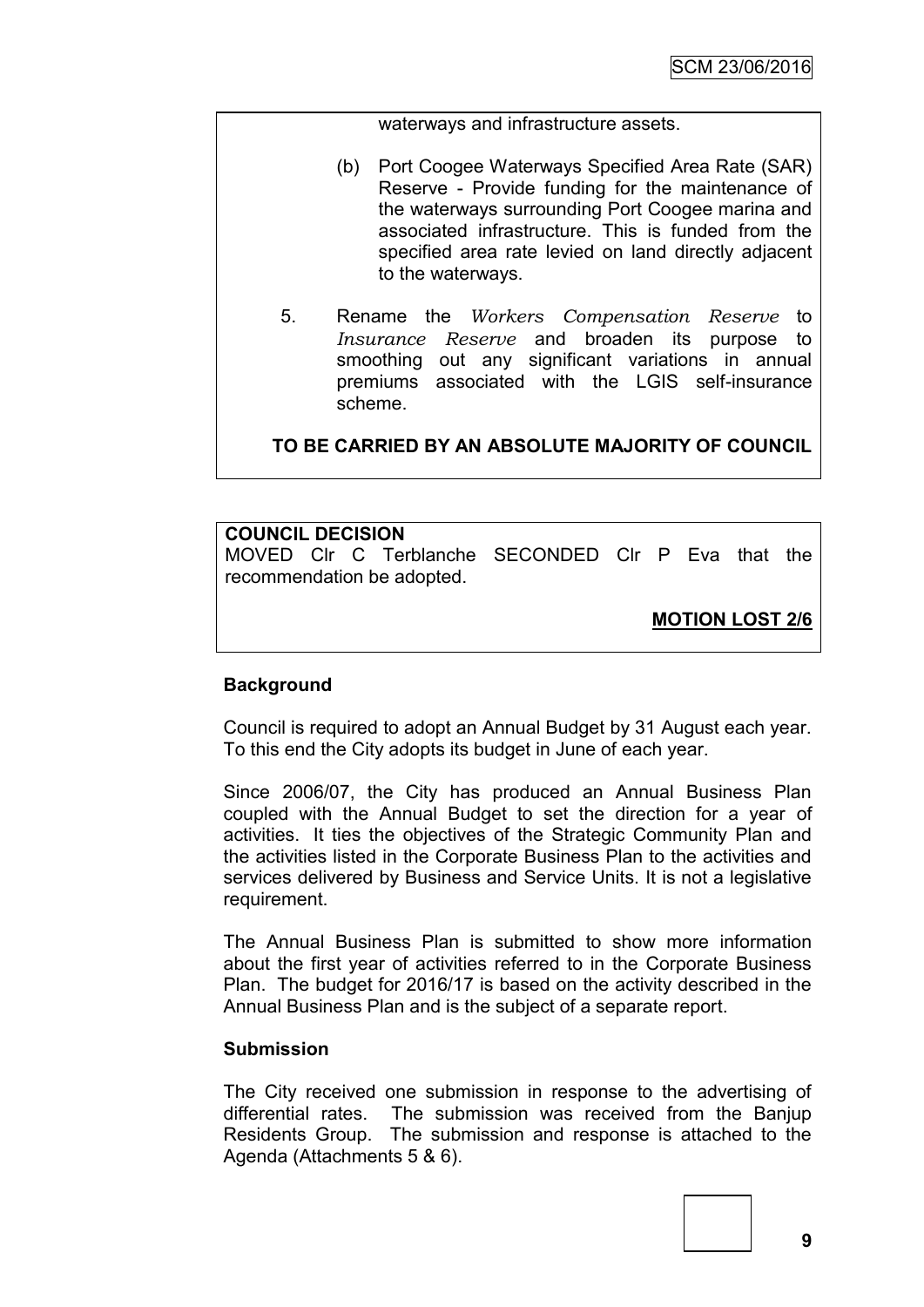#### **Report**

#### *Municipal Budget 2016/17*

Each financial year the City is required to adopt a municipal budget in accordance with Section 6.2 of the Local Government Act 1995 and the associated regulations.

Highlights of the 2016/17 - Municipal Budget:

- Rates increase for all properties of 3.00% apart from caravan parks and commercial and industrial properties (large).
- The credit card surcharge of 0.50% will be abolished in 2016/17 saving ratepayers approximately \$6.00 for the average ratepayer. As well the interest fee for paying by instalments will also fall by \$2 for the average ratepayer.
- Building of domestic housing and the commercial/industrial sector is estimated to grow by 2.5%.
- The City will continue weekly recycling, six tip passes and four verge collections (two general waste and two greenwaste) for residential properties.
- The City to roll out the third bin (Greenwaste) for all residential properties larger than 400 square metres over the next four years. For 2016/17, the City will implement the third bin in Hamilton Hill and Leeming.
- Co-Safe service to continue the rollout of the CCTV construction implementation strategy.
- Presentation of a municipal budget with a closing municipal fund position of \$299,049.
- Increase in operating revenue of 7.4% over the 2015/16 amended budget.
- Operating cost increase of only 5.1% over prior 2015/16 amended budget and before depreciation, a cash cost increase of 6.6%
- The surplus between operating revenue and expenditure funds reserve transfers arising from operating income such as interest income on cash reserves, waste collection and disposal capital payments, Naval Base Shacks and CCTV capital construction.
- Salaries budget to increase by 2.0%.
- \$78.3m to be spent on community capital assets which include roads, drainage, parks and community infrastructure
- Cockburn ARC at Cockburn Central West will be handed over to the City around March 2017 and be open to the public in April/May 2017 depending on fit out and commissioning.
- The new Visko Park bowling club building and greens will commence in 2016/17 with a cost of \$9m and a spend of \$7.2m in this financial year and remaining balance in 2017/18.
- Funding has been provided for a range of Revitalisation Strategies, Hamilton Hill \$0.9m, Spearwood \$4.0m, Coolbellup \$0.5m and the Lakes \$0.8m.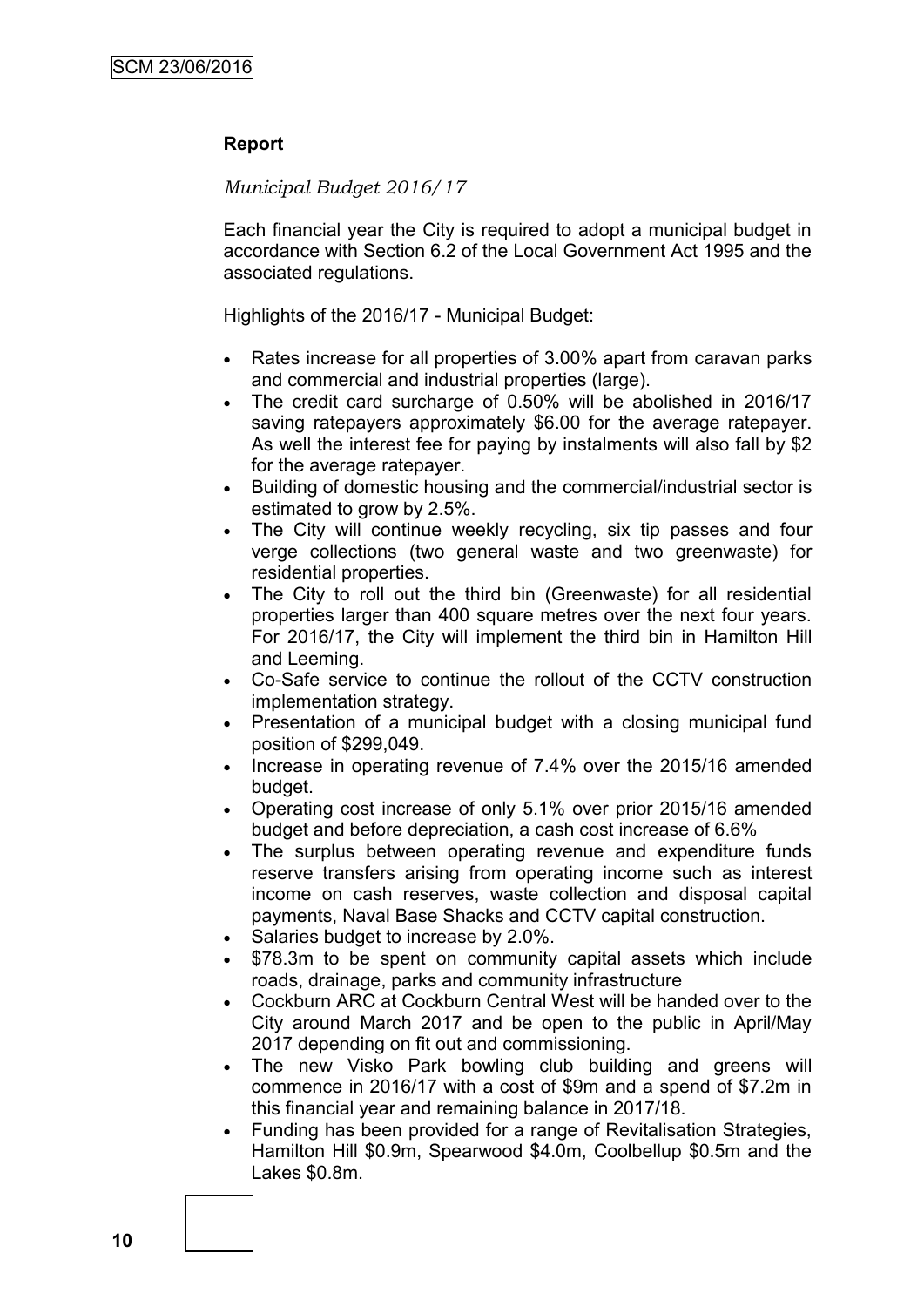- Funding has been provided for a number of master plans, Coogee Beach \$0.5m and North foreshore \$0.5m.
- Major Road projects, including \$8.0m for duplication of Berrigan Drive from the Freeway to Jandakot Airport. Upgrade of Rockingham Road Spearwood from Phoenix Road to Spearwood Avenue costing \$4.0m.
- Completion of Adventure Playground at Bibra Lake including a new public toilet facility and upgrading the existing toilet facility. This is in addition to the funding provided for the upgrade to Progress Drive and reconstruction of the major car park next to Adventure World.
- Continuing repayment of the loan for ESL Facility (10 years repaid by DFES, formerly FESA). 2016/17 sees the City commence repayment of the \$25m loan borrowed from the WATC at \$2.5m per annum plus interest.
- Grants & Donations budget of \$1.31m
- Funds for Summer of Events of \$0.7m
- Construction will continue on the re-development of the Councils' Depot located in Wellard Street, Bibra Lake. An amount of \$9.0m has been provided for this project in 2015/16 and the unspent balance will be carried forward.
- Parks construction program totalling \$6.4m covering new parks development plus a range of other projects covering greening plans, shade sail implementation and playground renewals

#### *Income*

The 2016/17 operating income for the City will be \$135.91m an increase of 7.4% on the 2015/16 amended budget. The sources of income are displayed in the table below. The two main sources of income for the Council are Rates 70.6% and Fees and Charges 17.9% of the operating income respectively.

| All Figures in \$M      | 2015/16<br>Amended<br><b>Budget</b> | 2016/17<br><b>Budget</b> | <b>Increase</b><br>16/17<br><b>Budget on</b><br>15/16<br><b>Budget</b> | $%$ of<br>Overall<br>Income of<br>15/16<br><b>Budget</b> |
|-------------------------|-------------------------------------|--------------------------|------------------------------------------------------------------------|----------------------------------------------------------|
| Rates                   | \$89.03                             | \$96.00                  | 7.8%                                                                   | 70.6%                                                    |
| Service Charges         | \$0.27                              | \$0.33                   | 22.2%                                                                  | 0.2%                                                     |
| Fees and Charges        | \$22.06                             | \$24.36                  | 10.4%                                                                  | 17.9%                                                    |
| Contributions           | \$1.07                              | \$0.45                   | $-57.9%$                                                               | 0.3%                                                     |
| <b>Operating Grants</b> | \$7.51                              | \$9.35                   | 24.5%                                                                  | 6.9%                                                     |
| Interest Income         | \$5.57                              | \$4.77                   | $-17.9%$                                                               | 3.6%                                                     |
| Other                   | \$1.01                              | \$0.63                   | $-37.6%$                                                               | 0.5%                                                     |
| <b>Total Revenue</b>    | \$126.53                            | \$135.91                 | 7.4%                                                                   | $100.0\%$                                                |

*Table 1 – Operating revenue for 2016/17 and 2015/16*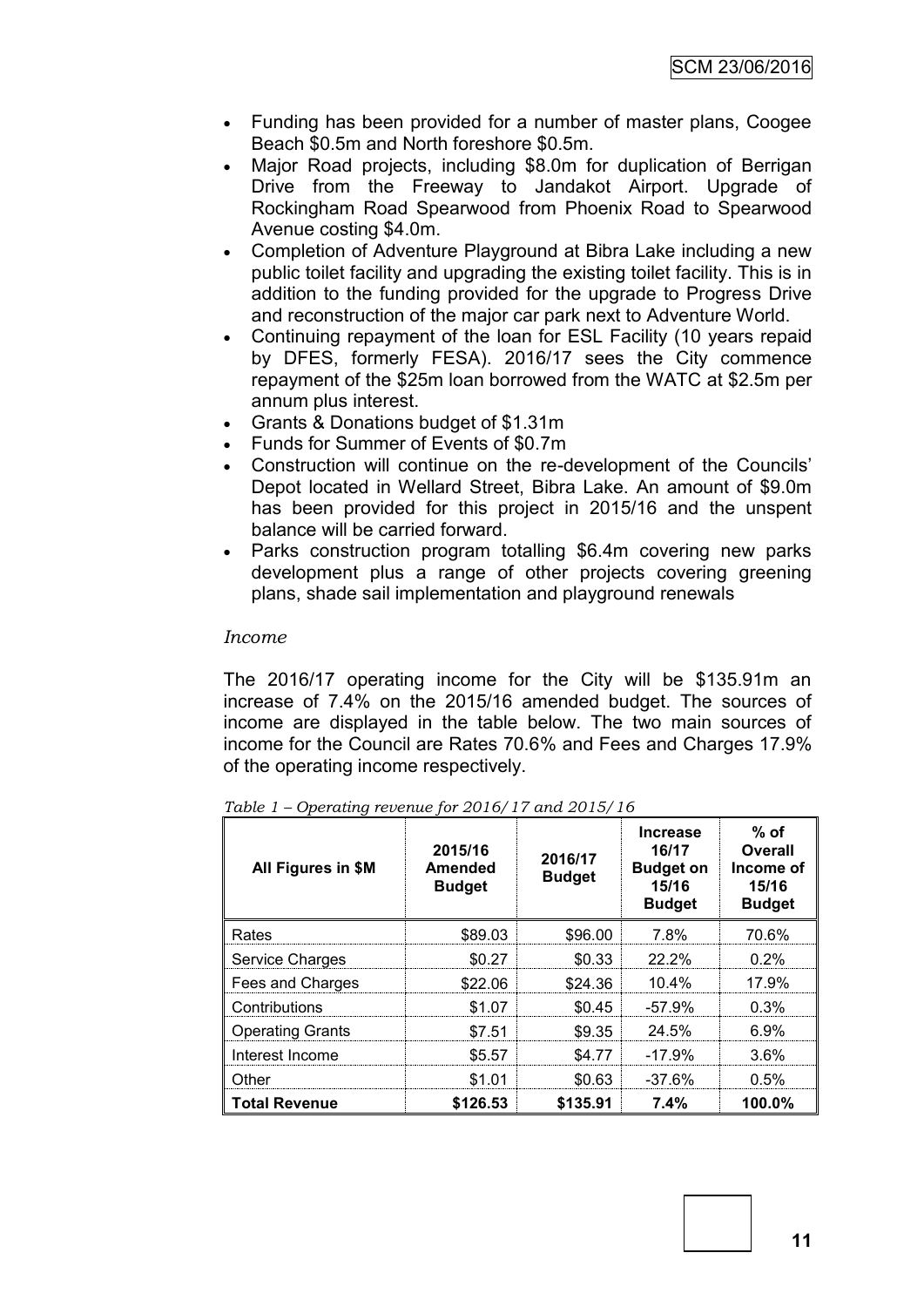#### *Rates Income*

Rates for 2016/17 are recommended to increase by 3.0% in the City of Cockburn apart from caravan parks and large commercial industrial rates. In arriving at the recommended rates increase, a comprehensive review of the financial performance of the services and facilities provided by the City was undertaken. The objective of the review was to ensure that increased expenditure budgets were properly justified and warranted, with any growth in employee numbers strictly tied to growth in essential service delivery (e.g. waste collection, new Cockburn ARC facility). Non rating income including Council fees and charges was also assessed to ensure the City is optimising cost recovery opportunities.

The City will ensure that no residential ratepayer will receive an increase greater than 3.0% by way of the concession (discount) scheme introduced in 2015/16. This outcome has been audited by leading accounting firm Deloitte and a copy of their report is attached to the agenda. The concession is needed due to the excessive inflationary impact on high GRV properties from incorporating waste and security charges into the general rates in 2015/16. The incorporation of these charges into rates ensured that registered pensioners received a rebate on the total rates levied to them by Council. This benefit continues to apply in 2016/17 even though the State Government has implemented a rebate cap of \$750 per pensioner property as against an unlimited amount in prior years. The City has approximately 5,700 pensioners who will receive up to an extra \$264 rebate off their annual rates assessment this year.

Overall, the average residential improved ratepayer will pay an extra 90 cents per week after concession and for those on the minimum payment rate the increase will be  $71¢$  per week

The following table shows are the proposed rates (in the dollar) for 2016/17

| <b>Rating Class</b>                        | Recommended<br>Rate - Cents in<br>the Dollar | <b>Comment</b>                                                                                                                                                                         |
|--------------------------------------------|----------------------------------------------|----------------------------------------------------------------------------------------------------------------------------------------------------------------------------------------|
| Commercial & Industrial<br>– Improved      | 7.550                                        | Increase by 3.0%                                                                                                                                                                       |
| Residential Improved                       | 7.286                                        | Increase by 3.0% after the<br>concession.                                                                                                                                              |
| Commercial & Industrial<br>-Improved Large | 8.058                                        | Not subject to an increase for 2016/17                                                                                                                                                 |
| Caravan Parks                              | 9.500                                        | Plan to increase rate in \$ over 10<br>years to yield the equivalent of 80% of<br>the residential minimum payment.<br>Pension rebates will apply once target<br>rate has been reached. |
| Commercial & Industrial                    | 9.391                                        | Increase by 3.0%                                                                                                                                                                       |

*Table 2 – Proposed differential rates for 2016/17*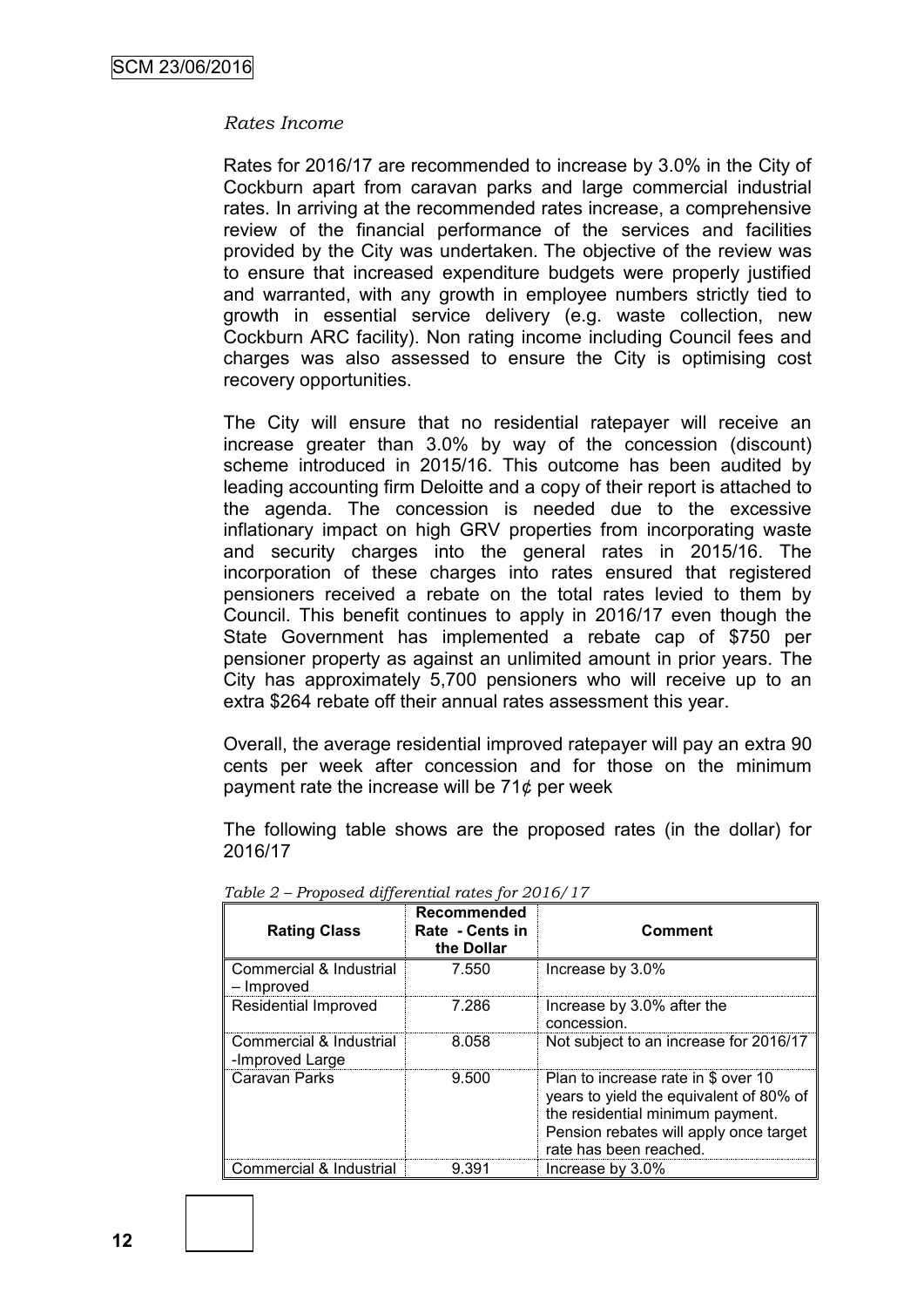| <b>Rating Class</b>  | Recommended<br>Rate - Cents in<br>the Dollar | Comment          |
|----------------------|----------------------------------------------|------------------|
| Vacant               |                                              |                  |
| Residential – Vacant | ว ววา                                        | Increase by 3.0% |

The City applied to have a number of properties converted from Unimproved Value (UV) to Gross Rental Value (GRV) for valuation and rating purposes. The Minister for Local Government accepted the City's application and has converted 56 properties as a result. The City now has only 330 UV properties and continues to consult with landowners about the efficacy of the UV valuation method for their property.

There is no recommended rate increase for improved large commercial and industrial properties. The City is seeking to have this rate equalised with the standard commercial and industrial properties. This is envisaged to take another three years. This process has been undertaken in consultation with the DLGC.

Caravan Parks in Cockburn have predominantly become permanent home sites. The aim of the rating strategy is to ensure that if this continues, the residents make a contribution similar to other ratepayers. The aim is to steadily increase the contribution from the approximate 40% of the minimum to 80% of the minimum payment rate charge over the next ten years. The City aims to also facilitate pension rebates once the minimum contribution reaches \$643.50 (in 2016/17 terms). They currently pay \$514.80.

Rates levied on ratepayers form a significant portion of the City's operating income. This year, that portion accounts for 70.6%.

Cockburn home owners paid the lowest household rates in 2015/16. The Table below from 201516 supports the supposition that Cockburn residential improved ratepayers continues to pay low rates when compared with neighbouring Councils (incorporating rates and waste):

| <b>Council</b> | <b>Residential</b><br><b>Average Rates</b> | <b>Minimum Rates</b><br><b>Payment</b> | <b>Residential</b><br><b>Average Rates</b><br>excluding impact<br>of Min Payment |
|----------------|--------------------------------------------|----------------------------------------|----------------------------------------------------------------------------------|
| Cockburn       | \$1,458                                    | \$1,250                                | \$1,552                                                                          |
| Melville       | \$1,663                                    | \$1,264                                | \$1,769                                                                          |
| Fremantle      | \$1,655                                    | \$1,222                                | \$1,864                                                                          |
| Kwinana        | \$1,615                                    | \$1,356                                | \$1,667                                                                          |
| East Fremantle | \$1,837                                    | \$1,000                                | \$1,914                                                                          |
| Rockingham     | \$1,564                                    | \$1,429                                | \$1,709                                                                          |
| Wanneroo       | \$1,510                                    | \$1,261                                | \$1,588                                                                          |
| Swan           | \$1,622                                    | \$1,217                                | \$1,668                                                                          |
| Armadale       | \$1.777                                    | \$1.422                                | \$2,002                                                                          |

*Table 3 – Comparison of average rates for 2015/16*

*Cockburn, Melville, Fremantle, East Fremantle & Wanneroo include their waste charge in the rate in dollar/minimum payment. Kwinana, Rockingham, Swan & Armadale have a separate waste charge which has been added to their average rates & minimum*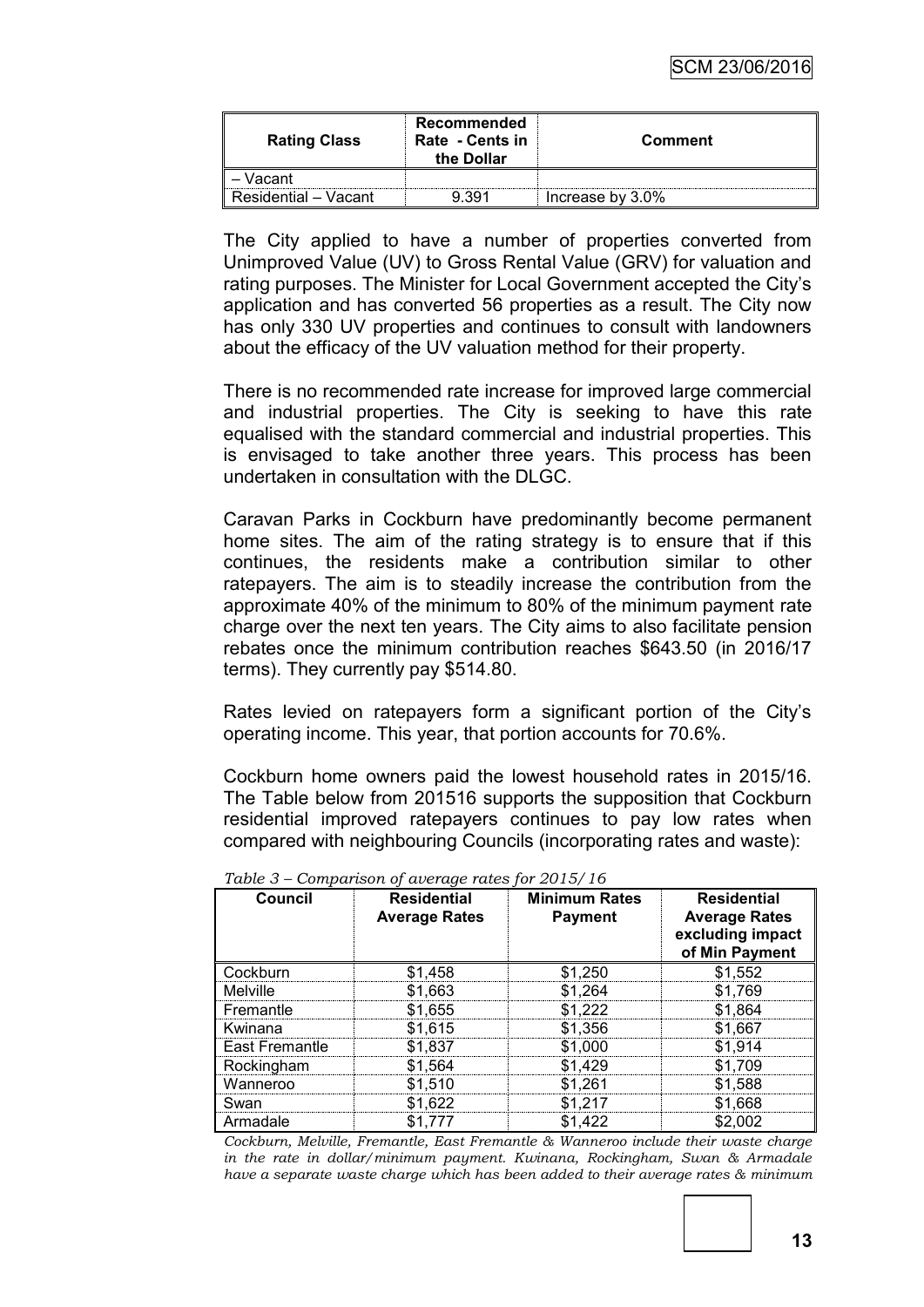*payment. Cockburn, Melville and Rockingham have a security charge which has also been included. For Cockburn, the figures in the table are post concession. Average rates are calculated by taking the rates raised divided by the number of properties*

A number of Councils point to their lower rate in the dollar to indicate that they have lower rates than Cockburn but don't quote that their average GRV is significantly higher than Cockburn's. The following tables graphically illustrate that:

Cockburn's average residential improved rate is the lowest amongst neighbouring councils and even when compared to other growth Councils:



*Graph 1 – Comparison of average rates for residential improved properties for 2015/16*

Cockburn's minimum payment rate for residential properties is also at the lowest levels except for the Town of East Fremantle, where they only have 282 properties on the lowest minimum payment: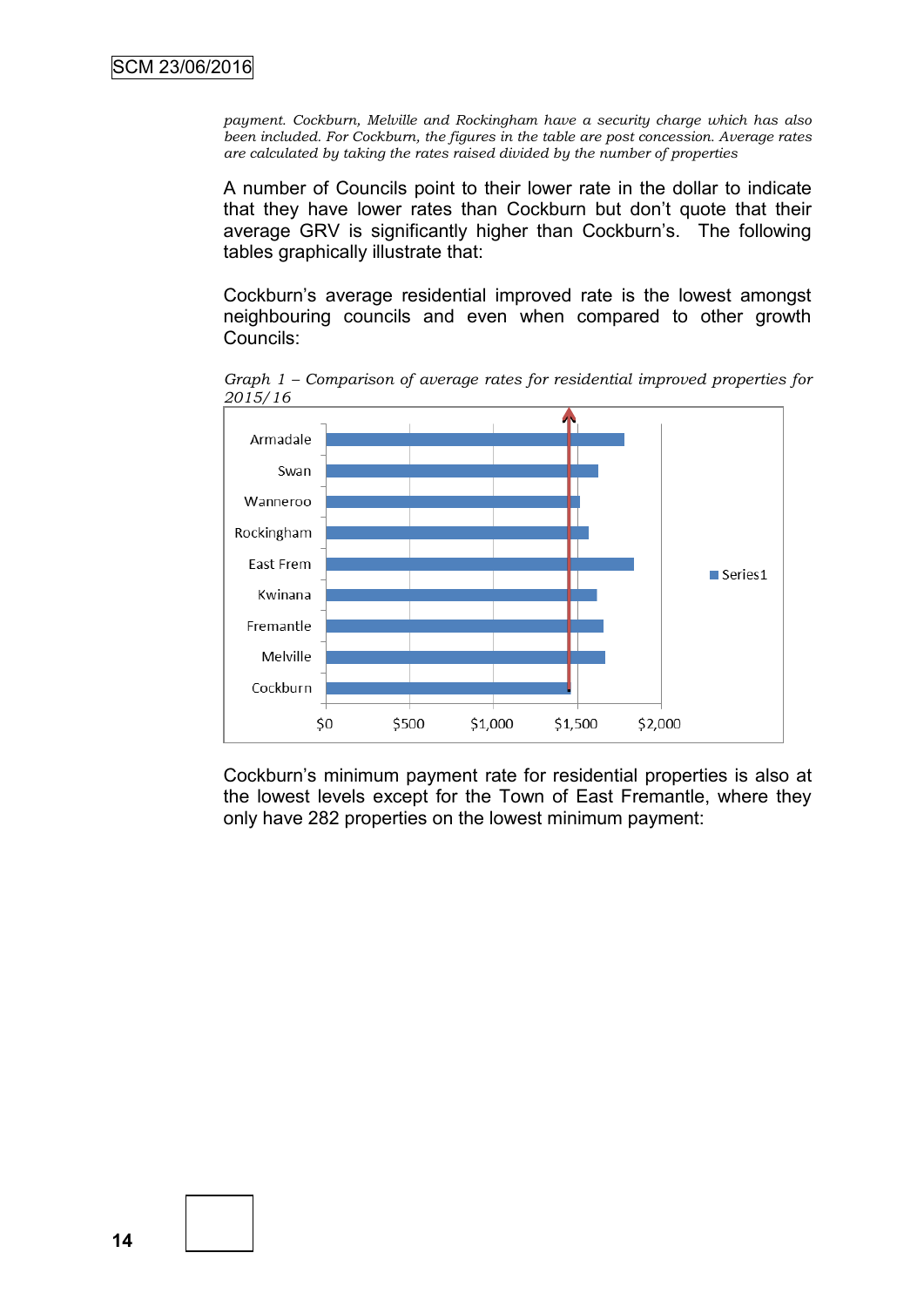

*Graph 2 – Comparison of minimum payment rates for residential improved properties for 2015/16*

If you remove the lowering impact of the minimum payment rate from all other residential improved properties Cockburn again has the lowest average rates when compared to other Councils in the comparison group:



*Graph 3 – Comparison of average rates for residential properties for 2015/16 without the lowering impact of minimum payment rates*

The above Councils were chosen firstly, because they are in the same local grouping (South West Group) and secondly, to compare with other outer metro growth Councils such as Swan, Wanneroo and Armadale, who are all experiencing rapid growth and have a comparable separate rate for residential improved properties.

Below is a comprehensive table of all metropolitan councils and their proposed rate increases (as indicated at the time of preparing this

**15**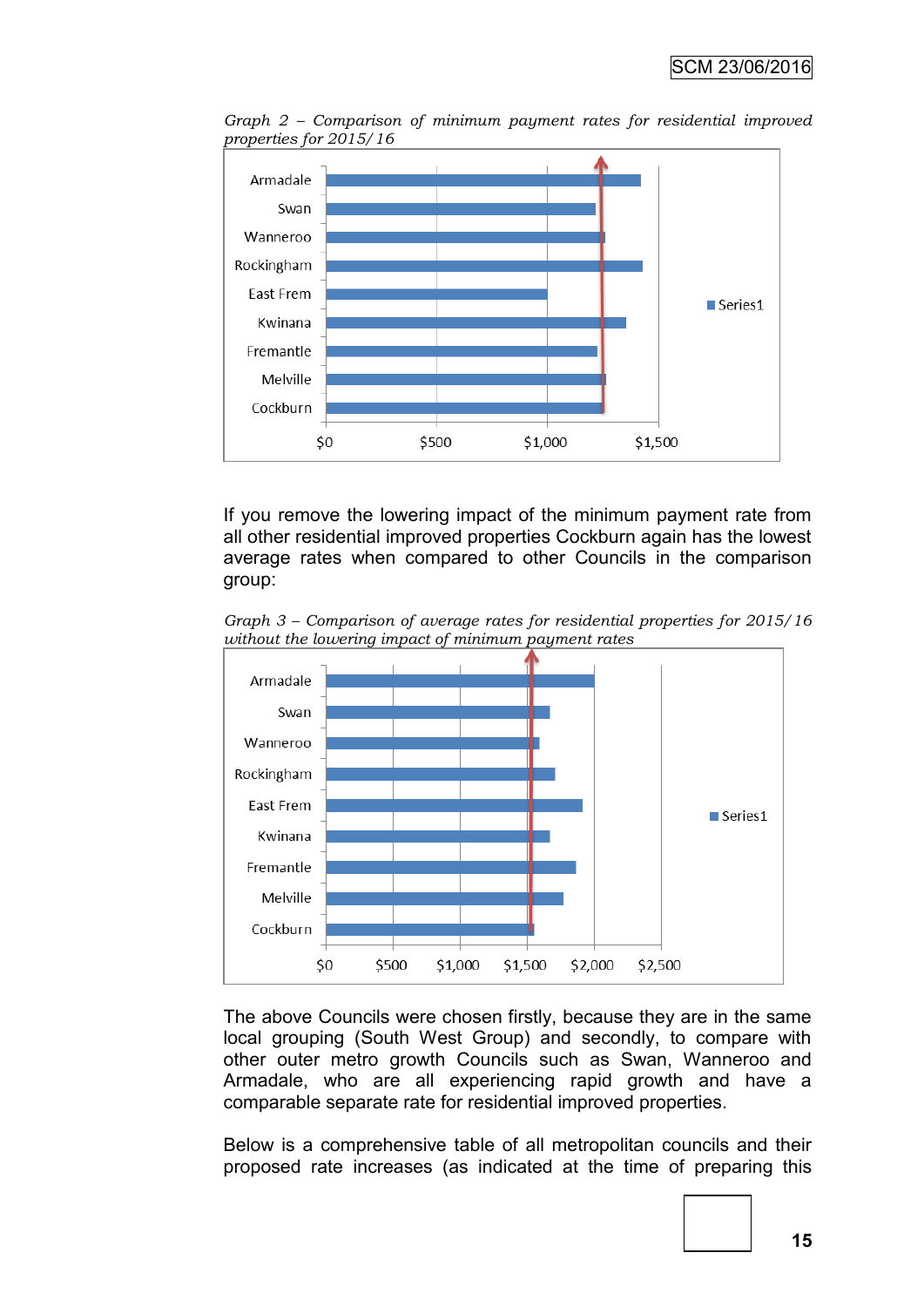report). The average increase is 3.6% with the median increase at 3% in line with the increase proposed by Cockburn.

| <b>Council</b>          | <b>Proposed</b>             |
|-------------------------|-----------------------------|
|                         | <b>Residential Increase</b> |
| Armadale                | 3.0%                        |
| Bassendean              | 3.0%                        |
| Bayswater               | 3.0%                        |
| <b>Belmont</b>          | 5.0%                        |
| Cambridge               | N/A                         |
| Canning                 | N/A                         |
| Claremont               | 3.0%                        |
| Cockburn                | 3.0%                        |
| Cottesloe               | 4.0%                        |
| <b>East Fremantle</b>   | 4.0%                        |
| Fremantle               | 3.0%                        |
| Gosnells                | 3.0%                        |
| Joondalup               | 2.7%                        |
| Kalamunda               | 3.0%                        |
| Kwinana                 | 3.0%                        |
| Melville                | 2.5%                        |
| Mosman Park             | 4.0%                        |
| Mundaring               | 6.0%                        |
| <b>Nedlands</b>         | 4.5%                        |
| <b>Peppermint Grove</b> | 2.5%                        |
| Perth                   | 1.6%                        |
| Rockingham              | 4.0%                        |
| Stirling                | 4.0%                        |
| South Perth             | 3.5%                        |
| Subiaco                 | $8.7\%$ *                   |
| Swan                    | 3.3%                        |
| Victoria Park           | 6.0%                        |
| Vincent                 | 4.5%                        |
| Wanneroo                | 3.95%                       |
| Average                 | 3.65%                       |
| Median                  | 3.0%                        |

*Table 4 - Council increase in residential rates for 2016/17*

\**The increase for Subiaco includes an extra 6.2% which is a reflection of the loss of significant income to the City of Perth as part of the State Government's City of Perth Act. This is the reason why Perth has such a low rate increase. The average excludes Subiaco as it will be too large a distortion.*

Overall growth of new properties/improvement to existing properties/vacant land has been budgeted at 2.5%. This translates to approximately 1,000 new dwellings. The City is also expecting a 2.8% growth in the commercial and industrial rates category in the Phoenix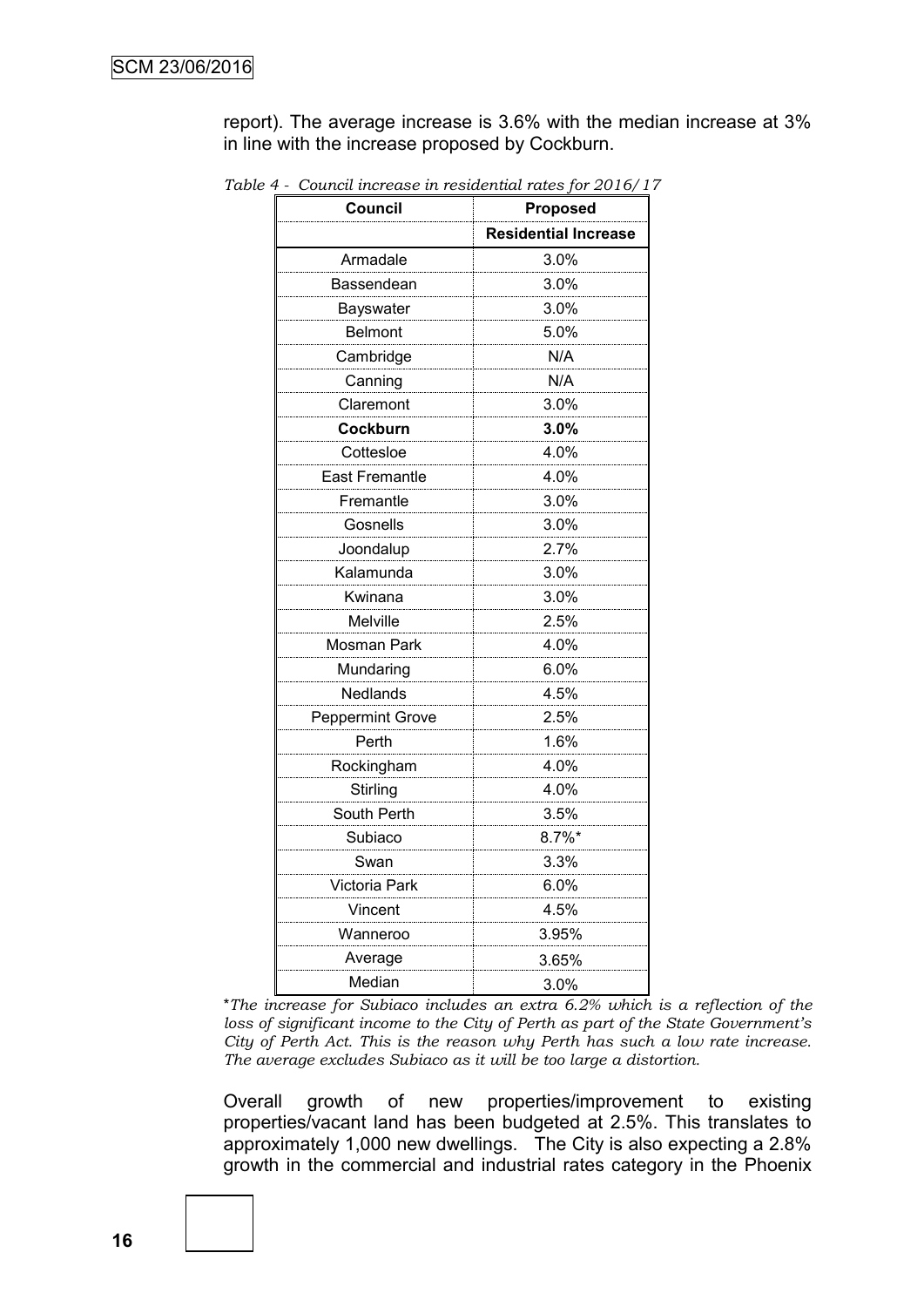and Cockburn Commercial Parks, Jandakot City, Cockburn Central and the AMC precinct. The City has budgeted to receive commensurate interim rates as part of the 2016/17 budget.

#### *Pool Inspection Fee*

The fee will increase slightly to \$36.50 from \$36.00 per property with a swimming pool. This is in order to ensure that City will be able to inspect every swimming pool in the municipality once every four years to comply with the relevant statutory requirement.

#### *Port Coogee Special Maintenance Specified Area Rate*

This rate will fall from 1.400¢ to 1.200c in the dollar of GRV value. These monies are being reserved so as to to ensure that the parks and public areas (including custom street lighting) are maintained in accordance with the higher standards agreed to between the City and the Developer. The additional costs being borne by the developer initially and the landowners ultimately. The income from this item is included in the total rates to be raised by the budget. There are sufficient funds to cater for the growth of this expenditure for the next five years at this set rate.

The City will continue taking over public open space in the Port Coogee area in 2016/17 which will trigger the City drawing on funds in the Reserve to supplement the additional maintenance work noted above.

#### *Port Coogee Waterways Specified Area Rate*

This is a new Specified Area Rate for properties that connect with the waterways. The rate will be used to fund maintenance of the waterways and associated infrastructure assets. There are approximately 54 properties impacted by this rate.

All Port Coogee properties will receive only one specified area rate either the Port Coogee Special Maintenance Area rate or the Port Coogee Waterways Specified Area Rate. A map is attached to the Agenda.

#### *Cockburn Coast Specified Area Rate*

This rate will fall from 1.400¢ to 1.200c in the dollar of GRV value for residential improved only. These monies are being reserved so as to ensure that the parks and public areas (including custom street lighting) are maintained in accordance with the higher standards agreed to between the City and the Developer. The additional costs being borne by the developer initially and the landowners ultimately. The income from this item is included in the total rates to be raised by the budget.

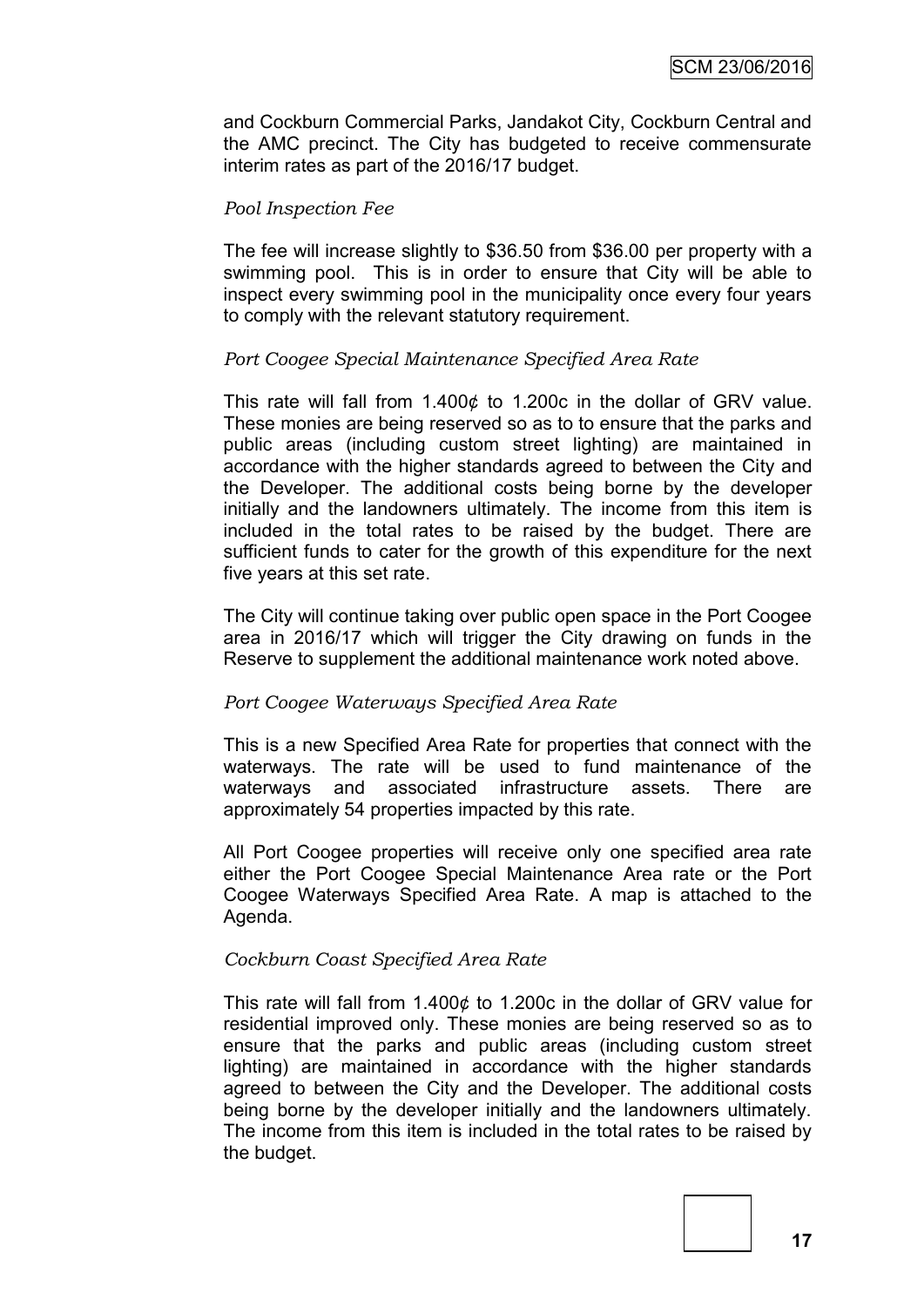The City will see the first of the land holdings sub-divided into residential improved lots in 2016/17. A map of the area is attached to the Agenda.

#### *Emergency Services Levy*

Although not imposed by the City, the levy is collected by the City under direct instruction from the State Government and passed onto the Department of Fire and Emergency Services DFES (formerly the Fire and Emergency Services Authority). The increase for City of Cockburn ratepayers is 4.2%. This will be approximately \$60 for the average residential improved property. The City collects over \$14m from this levy on behalf of DFES.

#### *Fees and Charges*

The City has budgeted to receive \$24.36m in Fees and Charges in 2016/17. Although this category of income covers 170 services provided by City, there are five fee types that combine to make up \$14.33m or 59% of the total fees and charges. The fees consist of Waste fees (tipping, sale of recycled metals and materials and sale of gas) related to the Henderson Waste and Recovery Park, waste collection for commercial/industrial properties, fees associated with the Planning and Building (Statutory) approvals and finally, the lease revenue from property owned by the City.

The Gate Fee for the Henderson Landfill facility will not increase at 1 July 2016 as a result of intense competition in the market place. As a result of the State Government increasing the Landfill Levy from \$55 to \$60 per tonne from 1 July, the City will be forced to absorb this impost in order to retain market share. The cost of this impost is \$375,000.

Statutory fees collected for Planning and Building will remain similar to 2015/16.

Rental income will be over \$2.5m which includes income from a number of Council owned properties including Cockburn Health and Community Centre, Coogee Beach café, Coogee Beach Caravan Park, Naval Base Shacks, Youth Centre commercial leases and a range of halls.

The final income items are fees for the South Lake Leisure Centre which has been budgeted to operate till the opening of the Cockburn ARC in late 2016/17. A budget has also been established for income from Cockburn ARC.

All other fees will rise in a range from CPI to % in order to cover the cost of the service/s provided by the City.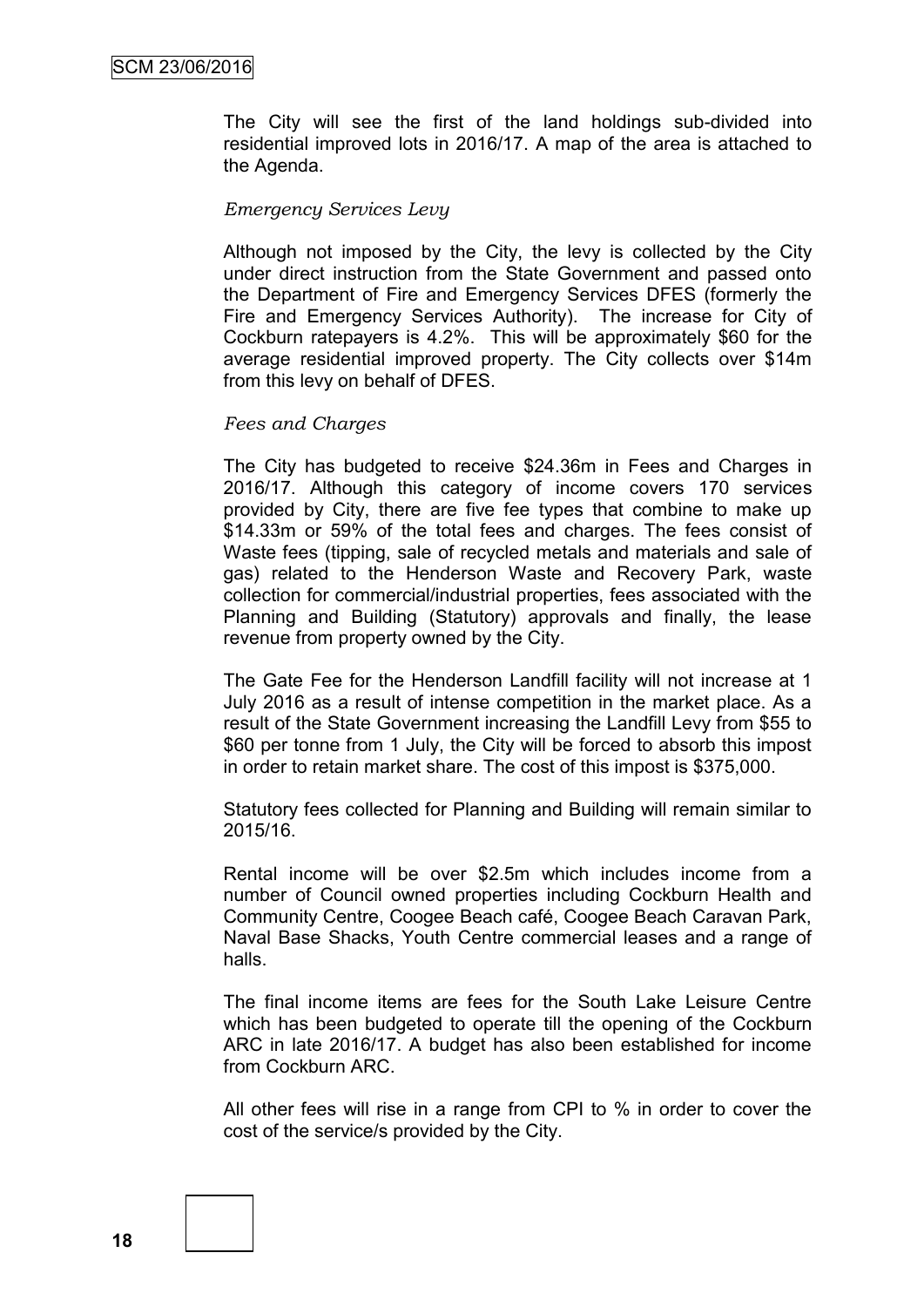#### *Service Charges*

This income is for the repayment of the Underground Power projects completed in Hamilton Hill.

#### *Operating Grants and Subsidies*

This income source is provided by the State and Federal Governments. The income is generally recurrent and rises by CPI or a similar agreed factor. For the 2016/17 Budget, the Federal Government has frozen the level of the Financial Assistance Grant (General and Untied Road grant) at 2013/14 base with no indexation for population growth until 2018/19. FAG grants appear higher in 2016/17 as a result of the Commonwealth part paying the 2015/16 grant in 2014/15.

Apart from the untied Federal Assistance Grant noted below, the other grants have been provided by the State and Federal Governments for the delivery of specific community programs.

| Grant                                                 | <b>Amount</b> |
|-------------------------------------------------------|---------------|
| Child Care and Children (Federal Government)          | \$1.90m       |
| Financial Assistance (Untied from Federal Government) | \$2.20m       |
| Financial Assistance (Roads from Federal Government)  | \$1.50m       |
| Aged Services - HACC                                  | \$1.99m       |
| Aged Services - HACP                                  | \$0.44m       |
| Youth Services (2 programs)                           | \$0.47m       |
| Family Services (4 programs)                          | \$0.44m       |
| <b>DFES Operational Grant</b>                         | \$0.23m       |
| <b>Recreation Services</b>                            | \$0.18m       |
| Total Grants                                          | \$9.09m       |

*Table 5 – Operating grants for 2016/17*

#### *Interest Income*

Income generated by this item is divided into three parts, municipal fund interest, financial reserves interest and sundry interest income derived from outstanding rates and instalments (including an interest payment for deferred pensioner rates from the State Revenue Office). The term deposit interest rate has been set at 2.75% but may change should the RBA lower further the cash rate below 1.75% This lower outlook for rates has caused the City to reduce the overall interest income budget from \$5.57m to \$4.77m.

| • Municipal Interest              | \$2.24m |
|-----------------------------------|---------|
| • Reserves Interest               | \$1.86m |
| • Instalment Interest             | \$0.44m |
| • Penalty Interest                | \$0.24m |
| • Deferred Pension rates interest | \$0.03m |
|                                   |         |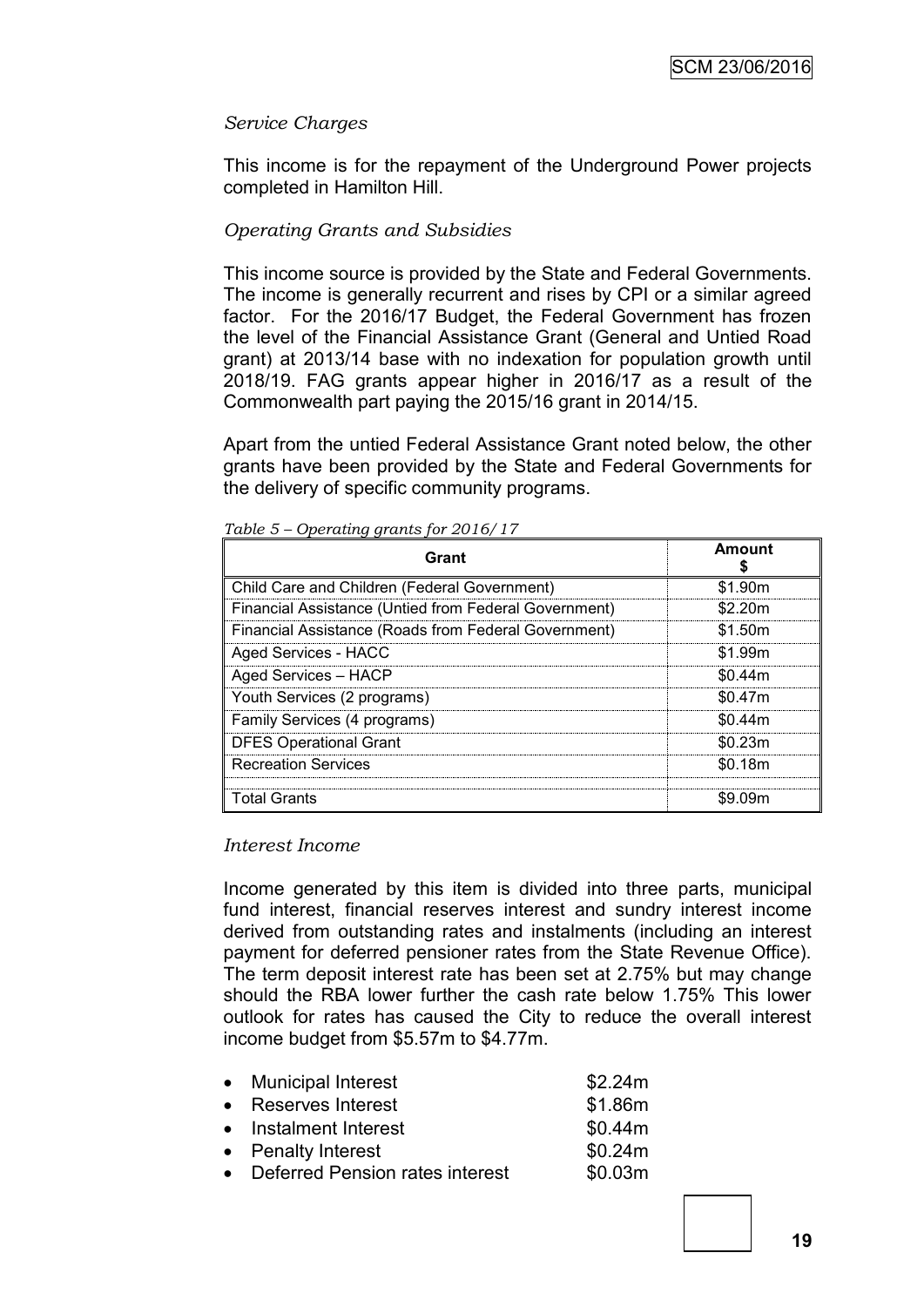The City is compliant with the latest amendment to the Local Government (Financial Management) Regulations in that all funds are invested in Term Deposits held with Australian Banks or Australian Government Bonds apart from two investments grandfathered under the same regulations. One is a senior bond issued by the Commonwealth Bank and the second is an investment in an Australian mortgage fund comprising "reverse" Australian mortgages. Each investment continues to pay a competitive rate of interest and will be redeemed upon maturity.

#### *Expenditure*

Budgeted growth of operating expenditure for 2016/17 is 5.1%. The following comparative table indicates the growth of operating expenditure over the financial years 2015/16 to 2016/17.

| All figures \$M          | 2015/16<br>Amended<br><b>Budget</b> | 2016/17<br><b>Budget</b> | <b>Increase</b><br>16/17 Budget<br>on 15/16<br><b>Budget</b> | % of Overall<br><b>Cost of 16/17</b><br><b>Budget</b> |
|--------------------------|-------------------------------------|--------------------------|--------------------------------------------------------------|-------------------------------------------------------|
| Payroll                  | 47.92                               | 48.87                    | 2.0%                                                         | 37.4%                                                 |
| <b>Materials</b>         | 38.34                               | 41.37                    | 6.1%                                                         | 31.2%                                                 |
| Utilities                | 4.57                                | 4.68                     | 2.6%                                                         | $3.6\%$                                               |
| Interest Expense         | 0.07                                | 0.93                     | n/a                                                          | 0.7%                                                  |
| Insurance                | 2.13                                | 2.24                     | 5.1%                                                         | 1.7%                                                  |
| <b>Other Expenses</b>    | 6.82                                | 7.33                     | $12.7\%$                                                     | 5.9%                                                  |
| Depreciation             | 27.53                               | 27.54                    | n/a                                                          | 21.1%                                                 |
| Internal Recharging      | (3.02)                              | (2.22)                   | $-26.4\%$                                                    | $-1.6\%$                                              |
| <b>Total Expenditure</b> | 124.64                              | 130.74                   | 5.1%                                                         | 100%                                                  |

*Table 6 – Operating expenditure 2016/17 and 2015/16*

The above table also demonstrates where the City is spending its operating expenditure with a detailed explanation below.

#### *Payroll*

The City has budgeted for a 2.0% increase in salaries. This will also provide for a number of new staff, in line with Council's adopted Workforce Plan for Cockburn ARC. There has been an offsetting reduction in the staff numbers within roads construction.

Table 7 uses one particular ratio of residents to staff numbers, which demonstrates the efficiency of council staffing to service their respective community. For both 2014 and 2015 Cockburn was the second most efficient after the City of Rockingham out of the comparative Councils.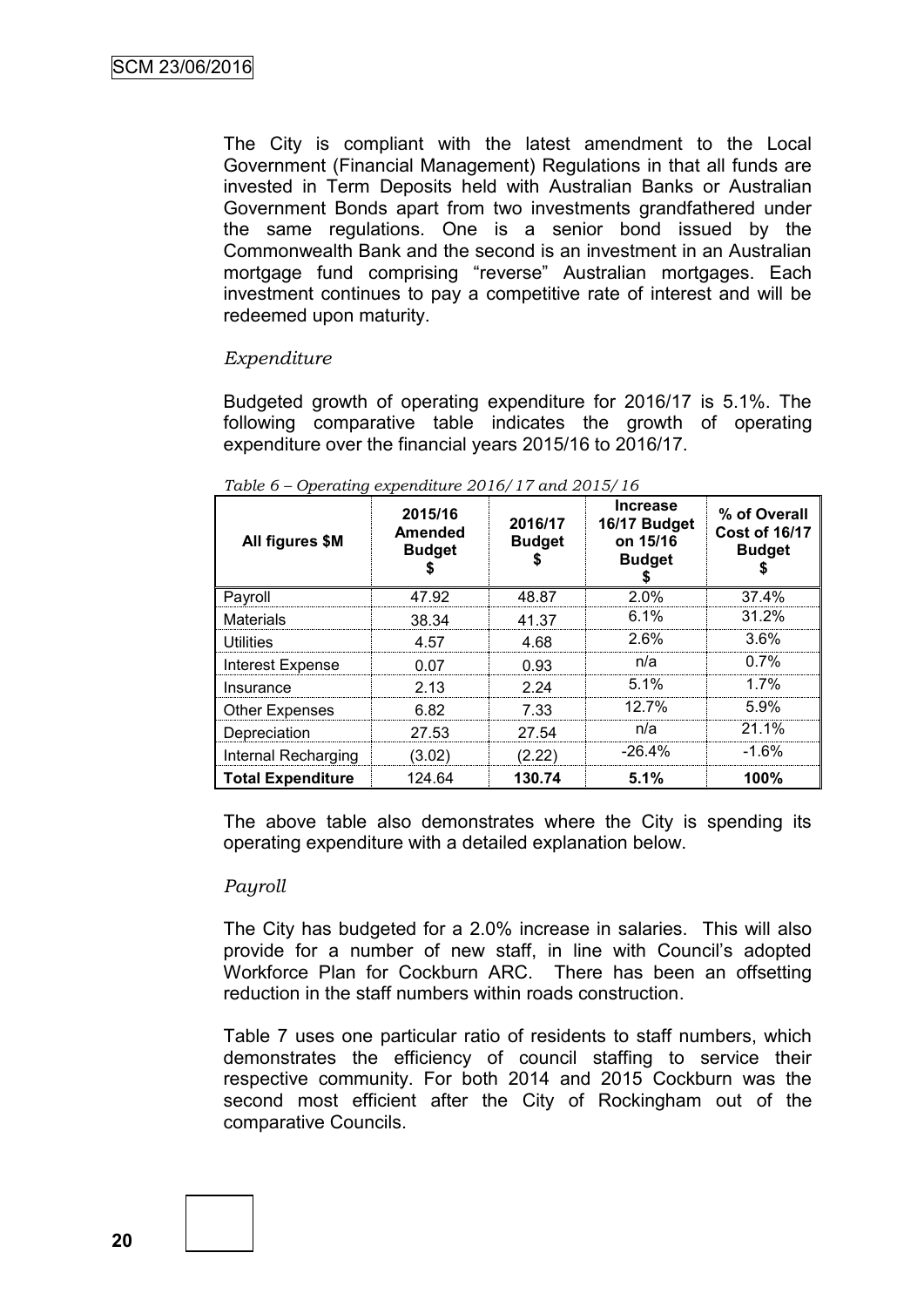|                 | 2015<br>Ratio:<br><b>Residents</b><br>to Staff | 2015<br><b>FTE</b><br><b>Staff</b> | 2015<br><b>Population</b> | 2014<br>Ratio:<br><b>Resident</b><br>to Staff | 2014<br><b>FTE</b><br><b>Staff</b> | 2014<br><b>Population</b> |
|-----------------|------------------------------------------------|------------------------------------|---------------------------|-----------------------------------------------|------------------------------------|---------------------------|
| Cockburn        | 246                                            | 431                                | 105.998                   | 233                                           | 438                                | 101,973                   |
| <b>Melville</b> | 225                                            | 476                                | 107,239                   | 221                                           | 481                                | 106,336                   |
| Fremantle       | 79                                             | 392                                | 30,883                    | 79                                            | 384                                | 30,321                    |
| Kwinana         | 160                                            | 237                                | 37.834                    | 157                                           | 223                                | 35,000                    |
| Rockingham      | 257                                            | 484                                | 124,245                   | 260                                           | 462                                | 120,275                   |
| Armadale        | 238                                            | 345                                | 82,267                    | 227                                           | 330                                | 75,000                    |
| Wanneroo        | 220                                            | 853                                | 188,000                   | 212                                           | 848                                | 179,813                   |
| Swan            | 207                                            | 629                                | 130,013                   | 203                                           | 610                                | 124,042                   |

*Table 7 – Comparison on number of residents to staff 2015 and 2014*

*Source: Staff 2014/15 annual reports. Population ABS Regional population statistics*

#### *Materials and Contract*

Aside from employee and related costs, materials and contracts is the City's largest recurrent operating expenditure item. The following items form over 50% of the expenditure for 2016/17. Waste collection \$8.79m, SMRC loan repayment \$1.65m, parks & playgrounds \$1.48m, street maintenance \$1.56m, care giver payments 1.04m, Co-Safe \$2.1m, equipment leases \$0.66m, valuations for rates \$0.55m, legal fees \$0.42m, carnival of events \$0.7m, sportsgrounds \$0.6m, services \$2.13m.

Over 80% of the City's materials and contracts expenditure is subjected to competitive procurement practices. These include both formal tender and quotation processes, governed by legislation and Council policy. This percentage has seen an increasing trend over recent years due to a concerted effort by the City to drive better value for money from its annual budget.

#### *Insurance*

The City, like all local governments in WA, is a member of the Local Government Insurance Scheme (LGIS) – a cooperative insurance scheme. This Scheme covers workers compensation insurance, property and public liability insurance. In effect, Council self-insures through the LGIS. Insurance for motor vehicles, councillor and officer liability (similar to Directors and Officers Liability insurance), travel insurance plus others insurances are sourced by the LGIS from external insurance providers. Motor vehicle insurance is of a significant quantum that LGIS tenders to the general Insurance market each year to ensure Council receives a competitive pricing outcome.

Overall, insurance premiums are expected to increase by 5% to \$2.24m from \$2.13m in 2016/17. Workers compensation premium will increase in line with the overall rise in council payroll and public liability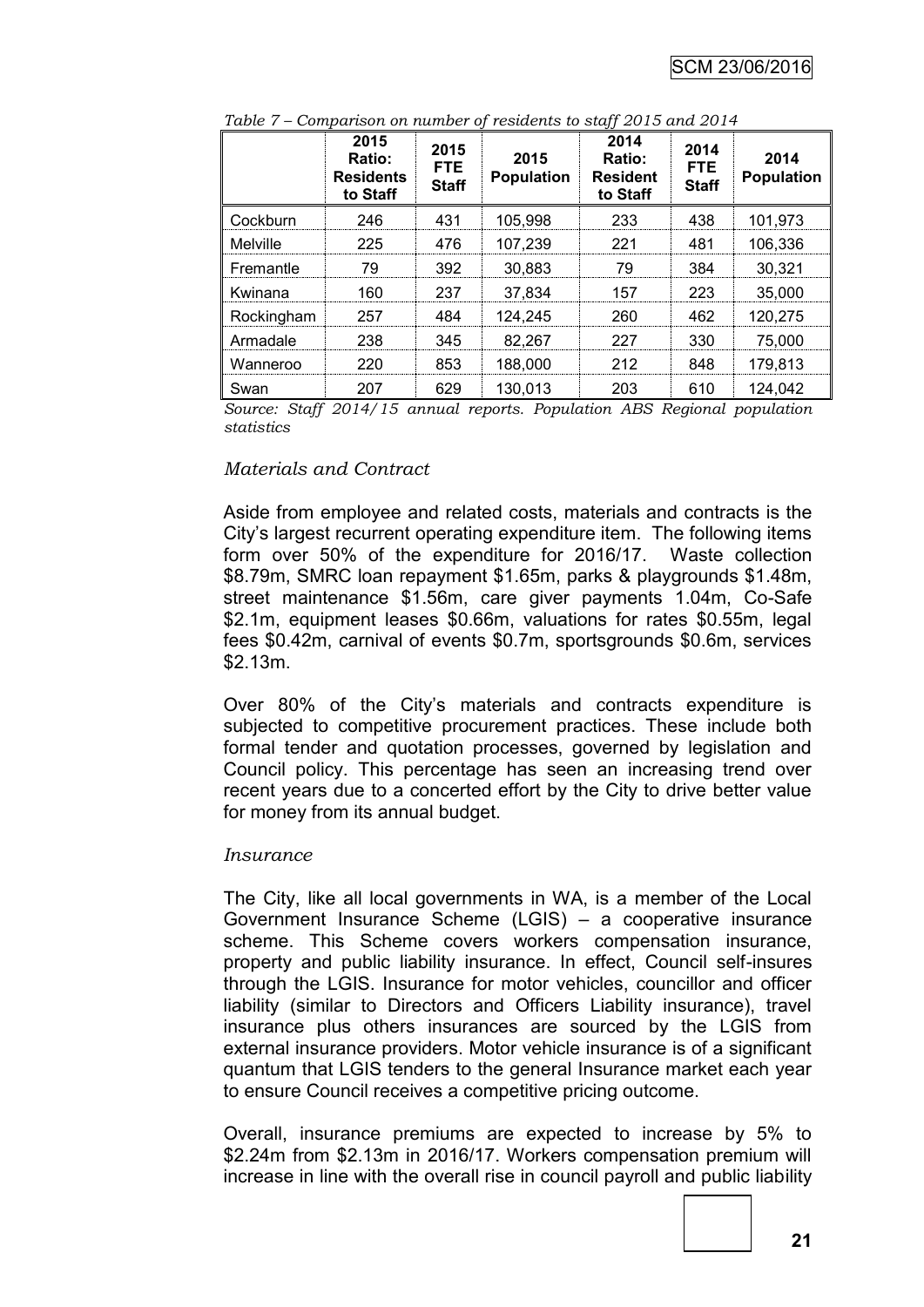will be similar to 2015/16. Property insurance will increase by 5% due to a firmer market and the impact of Cockburn ARC (for part of the year from practical completion in March 2017 (as per contract with Brookfield Multiplex).

In addition, the City has an active program of regular revaluation of assets so as to ensure the City's buildings are not under-insured.

The City banks dividends received through the LGIS self-insurance scheme to its Insurance Reserve in order to cover small claims internally and smooth out annual premiums when necessary.

#### *Utilities*

This item covers expenditures for electricity, gas, water and telecommunications.

Electricity is consumed by the City in two ways. Firstly, general power consumption for buildings and associated facilities and secondly, electricity consumption for street lighting. The City pays for over 12,800 street lights, which will cost \$2.5m in 2016/17. The State budget for 2016/17 flagged an increase of 2.5% for 2016/17.

The balance of electricity will be expended on buildings and associated infrastructure. A number of the Council's facilities are subject to a two year fixed price contract and the balance subject to increases announced in the State Government budget of 3%. No significant cost increases are expected other than for consumption especially for the new Cockburn ARC facility.

Other utilities are expected to increase by 4% apart from telecoms which has no increase.

#### *Other Expenses*

This item of expenditure covers a range of sundry expenses such as the State Government's Landfill Levy of \$3.8m, which has risen from \$55 per tonne to \$60 per tonne from 1 July 2016, fuel \$0.85m, grants and donations of \$1.31m, operating contribution to the SMRC of \$0.336m and levy payments to parents of \$0.5m (fully funded from the Federal Government).

#### *Depreciation*

The City has estimated \$27.54m of depreciation for 2016/17, which is on par with the amount for 2015/16. The City effectively cash backs its depreciation, as demonstrated by the \$5.17m positive operating result in the Statement of Comprehensive Income. By being fiscally responsible and cash backing the depreciation, the City is able to use the cash generated by this item to refurbish current assets in addition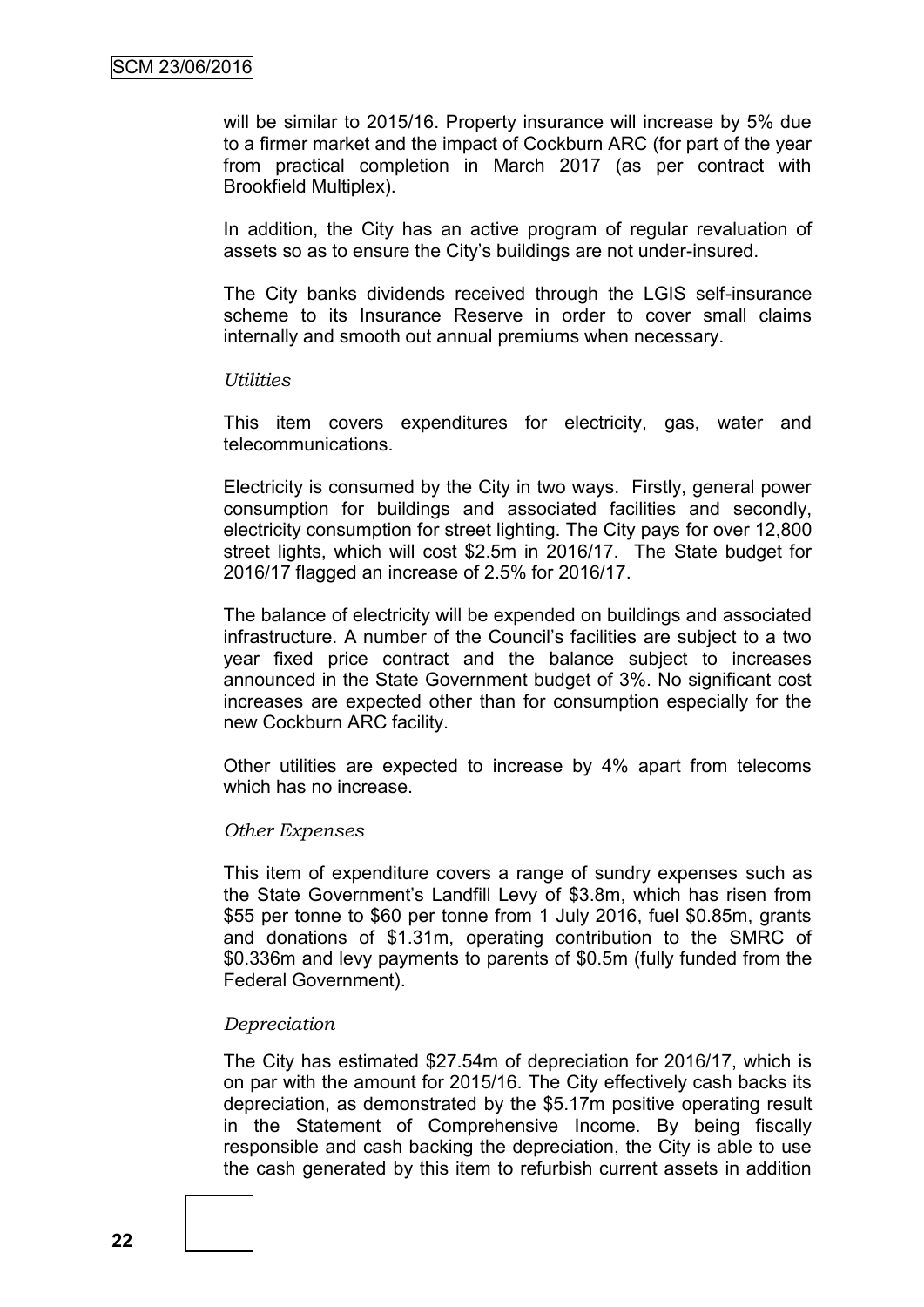to construct new assets. Council has been briefed on a plan to spend up to 80% of the cash produced from depreciation to refurbish assets. This plan will take five to seven years to move from the current 65% of depreciation cash expended on the capital refurbishment program. This plan has been designed so as to provide a greater life for existing City assets.

#### *Interest Expense*

The City will be required to pay interest in 2016/17 for two loans covering Cockburn ARC plus the Emergency Services Facility. The former loan interest expense will be covered by developer contributions. The latter loan will be funded by DFES. The total cost for this year is \$0.93m.

The Council had intentionally intended to borrow in 2014/15 for the construction of the Cockburn ARC at CCW but due to delays in finalising the building contract no borrowings have been required until 2015/16.

Council has since borrowed \$25m in line with the Long Term Financial Plan for the Cockburn ARC project, with the loan drawn down in June 2016 and to be repaid over ten years using DCP13 contributions.

#### *Port Coogee Marina*

As from 24 July 2016, the City will assume control over the assets and operations of the Port Coogee Marina and associated facilities including boardwalk, seawalls, jetties and fuel dispensing facility. The current marina caters for 150 boats with plans for another 150 boat pens, subject to the Council approving the \$3m cost of construction and the demand from the boat market. The current 150 pens are leased in short, medium and long term periods.

| City of Cockburn - Port Catherine Non-Marina<br>Costs | 2016/17 | 2017/18 |  |
|-------------------------------------------------------|---------|---------|--|
| <b>Municipal Fund</b>                                 | 50,784  | 49,189  |  |
| Other Income                                          | 282,934 | 284,529 |  |
| 333,718<br><b>Total Income</b>                        |         |         |  |
| <b>Recruitment Expenses</b>                           |         |         |  |
| <b>Marina Pens</b><br>(a)                             |         |         |  |
| (b)<br>Marina External (inc. Fishing Jetty)           | 33,618  | 33,618  |  |
| Marina Services Building<br>(c)                       |         |         |  |
| Marina Groundwater Interception Device<br>(d)         | 35,350  | 35,350  |  |
| Non-Recurrent OP Expenses                             | 128,500 | 128,500 |  |
| Depreciation                                          | 136,250 | 136,250 |  |
| <b>Total Expenditure</b>                              | 333,718 | 333,718 |  |

*Table 8A – Port Coogee Marina Business Plan Financials 2016/17 & 2017/18*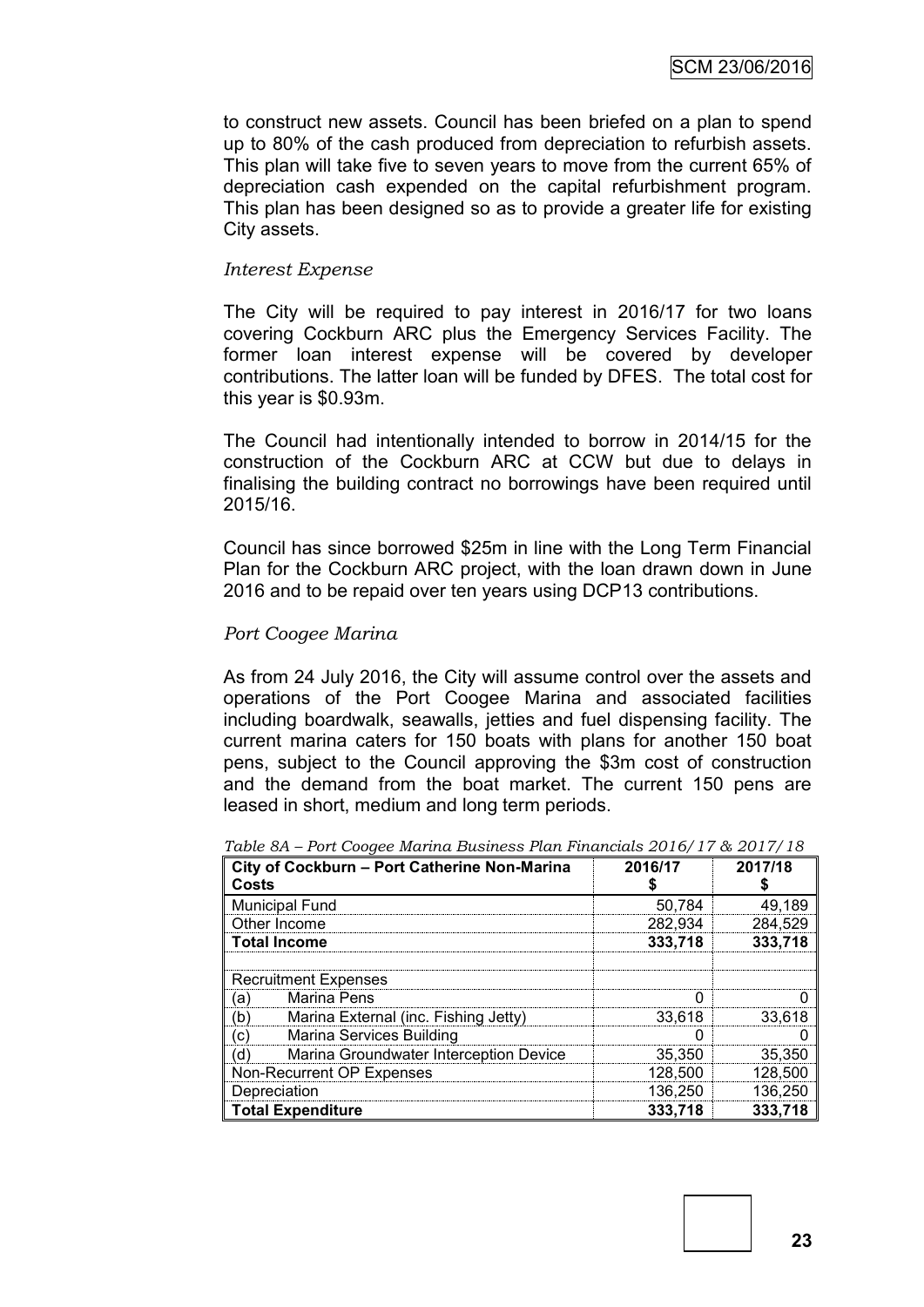| City of Cockburn - Port Catherine Marina      | 2016/17<br>S | 2017/18<br>S |
|-----------------------------------------------|--------------|--------------|
| Marina Pen Fees - Current Occupancy           | 896,750      | 919,169      |
| Marina Services Building Lease                | 46,750       | 47,919       |
| Other Income                                  | 14,000       | 14,000       |
| Total Income                                  | 957,500      | 981,088      |
|                                               |              |              |
| General Expenses (Inc salaries)               | 377,109      | 381,104      |
| <b>Recurrent Expenses</b>                     |              |              |
| Marina Pens<br>(a)                            | 59,670       | 59,670       |
| Marina External (inc. Fishing Jetty)<br>(b)   | 33,618       | 51,720       |
| Marina Services Building<br>(c)               | 54,690       | 54,690       |
| Marina Groundwater Interception Device<br>(d) | 0            | 0            |
| Non-Recurrent OP Expenses                     | 71,750       | 71,750       |
| Depreciation                                  | 348,000      | 348,000      |
| <b>Total Expenditure</b>                      | 944,837      | 966,934      |
| <b>Operating Surplus - Part Occupancy</b>     | \$12,663     | \$14,153     |

*Table 8B – Port Coogee Marina Business Plan Financials 2016/17 & 17/8*

#### Cockburn ARC

The Centre is scheduled to open around April 2017. The facility will have cost \$109m and is a joint collaboration between the City and the Fremantle Football Club. The Centre will also include space dedicated to Curtin University. The City commissioned Warren Green Consulting to prepare a Business Operations and Management Plan for the Centre and this is available on the City website at: [www.cockburn.wa.gov.au/rpaec/businessplan.](http://www.cockburn.wa.gov.au/rpaec/businessplan) The City will selfmanage the Centre and will not privatise the operations of the centre other than the café

The South Lakes Leisure Centre (SLLC) will be decommissioned in 2016/17. The budget contains an amount of \$200,000 to decommission the facility. At the same time, the CIty is discussing the gifting of the decommissioned facility to the Education Department of WA. As a result of the potential gifting of the asset, the CIty will need to write-off the remaining value of the asset of approximately \$3.3m. This write-off will be reflected in the Financial Statements for 2016/17 subject to determination by Council and confirmation by Council's external auditors for which Council Officers are in discussions about the correct treatment.

The following table highlights the financial impact of the centre. The costs do not contain the depreciation charge for the centre.

|                                              | Year 1 | Year 2 | Year 3 | Year 4 |
|----------------------------------------------|--------|--------|--------|--------|
| Income                                       |        |        |        |        |
| <b>Administration &amp; Customer Service</b> | 0.45   | 0.48   | 0.52   | 0.54   |
| Aquatics                                     | 3.07   | 3.35   | 3.64   | 3.75   |
| Operations                                   | 0.03   | 0 02   | 0 02   | 0.02   |
| Sales & Marketing                            | 2.32   | 2.87   | 3.12   | 3.33   |

*Table 9 – Cockburn ARC Business Plan Financials 2017 to 2020*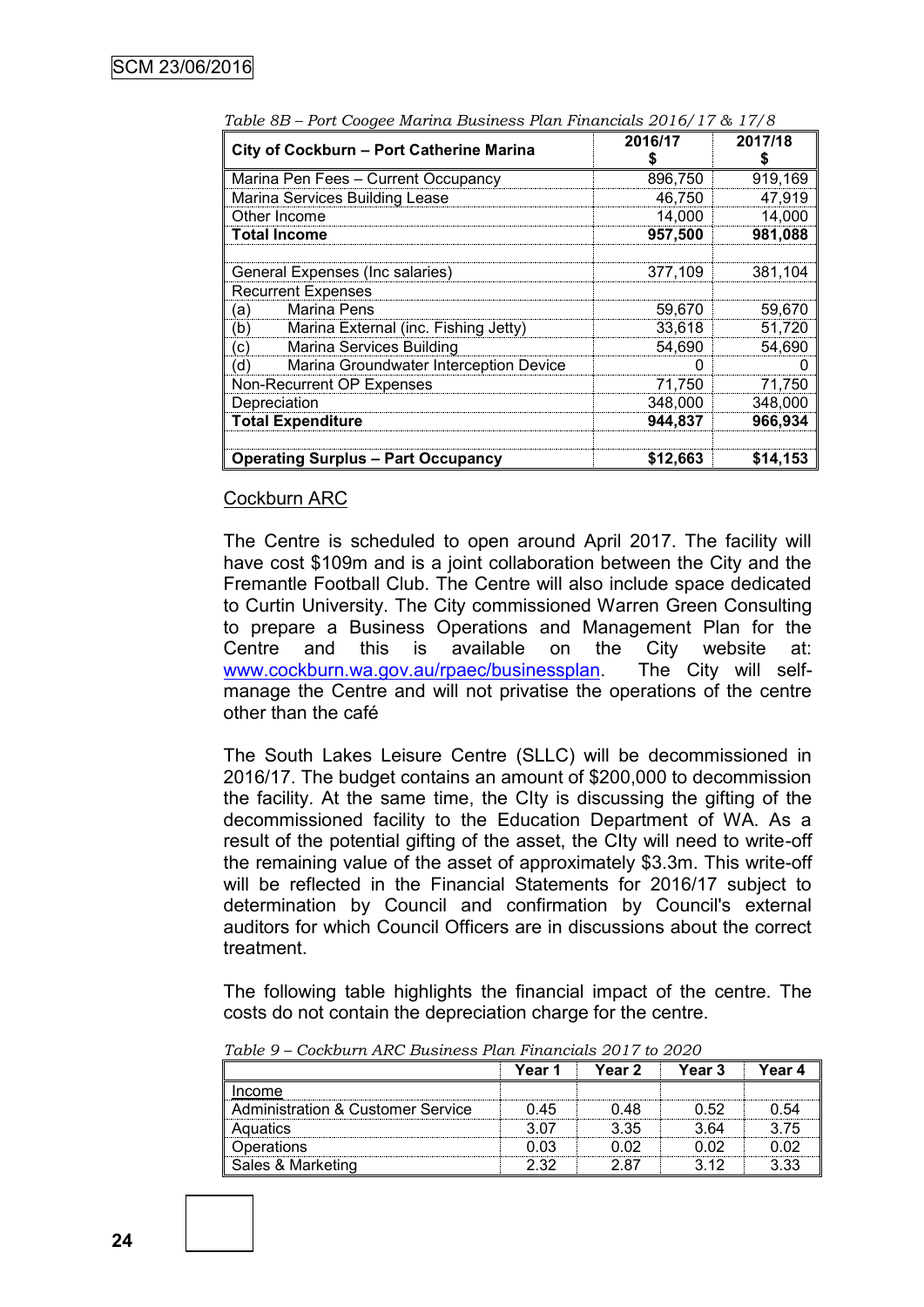|                                              | Year 1 | Year 2 | Year <sub>3</sub> | Year 4 |
|----------------------------------------------|--------|--------|-------------------|--------|
| Sport, Health & Wellness                     | 117    | 144    | 1 68              | 1.92   |
| <b>Total Income</b>                          | 7.03   | 8.16   | 8.97              | 9.56   |
|                                              |        |        |                   |        |
| Expenditure                                  |        |        |                   |        |
| <b>Administration &amp; Customer Service</b> | 1 61   | 1.59   | 1.67              |        |
| Aquatics                                     | በ 76   | 0.99   | 1 በ6              | 1 13   |
| Operations                                   | 3.62   | 3.80   | 3.99              | 4 1 6  |
| Sales & Marketing                            | 0.52   | በ 48   | N 50              | በ 51   |
| Sport, Health & Wellness                     | 1 13   | 1 23   | 1 28              | 1 32   |
| <b>Total Expenditure</b>                     | 7.64   | 8.09   | 8.50              | 8.84   |
|                                              |        |        |                   |        |
| <b>Operating Surplus/Deficit</b>             | 0.61   | N N7   | 0.47              |        |

*Capital Income and Developer Contributions*

The City has budgeted to receive the following Capital Income & Grants plus Developer Contributions for 2016/17.

*Table 10 – Capital income for 2016/17*

| Road project grants                              | \$3.40m |
|--------------------------------------------------|---------|
| Sale of Plant                                    | \$1.26m |
| Visko Park                                       | \$3.60m |
| Men's Shed (Lottery West)                        | \$0.48m |
| Grants (Cockburn ARC)                            | \$13.5m |
| FFC (Cockburn ARC Capital Reimbursement)         | \$4.58m |
| Developer contributions - DCP                    | \$6.74m |
| Non-government contributions $-$ road & building |         |
| <b>vroiects</b>                                  | 0.47m   |

Cash received from motor vehicle and truck/plant (\$1.181m) will go to the replacement of those pieces of equipment with the Plant Replacement Reserve funding the balance of the acquisition price. *Capital Expenditure*

The following chart indicates where the City will commit its capital expenditure totalling \$84.82m for 2016/17:

*Table 11 – Capital expenditure for 2016/17*

| Class                         |             |
|-------------------------------|-------------|
| Roads                         | \$10.86m    |
| <b>Footpaths</b>              | 1.00m       |
| Drains                        | 1.15m       |
| <b>IT/IS/ICT</b>              | \$0.48m     |
| Parks/Environment             | \$5.54m<br> |
| Parks (Other)                 | \$0.95m     |
| <b>Facilities</b>             | \$58.65m    |
| (Plant and Equipment)<br>leet | :5 79m      |
| Artwork                       | \$0.15m     |
| HWRP                          | ነ0.22m      |
| Furniture                     | 0.03m       |
| Total                         | \$84.82m    |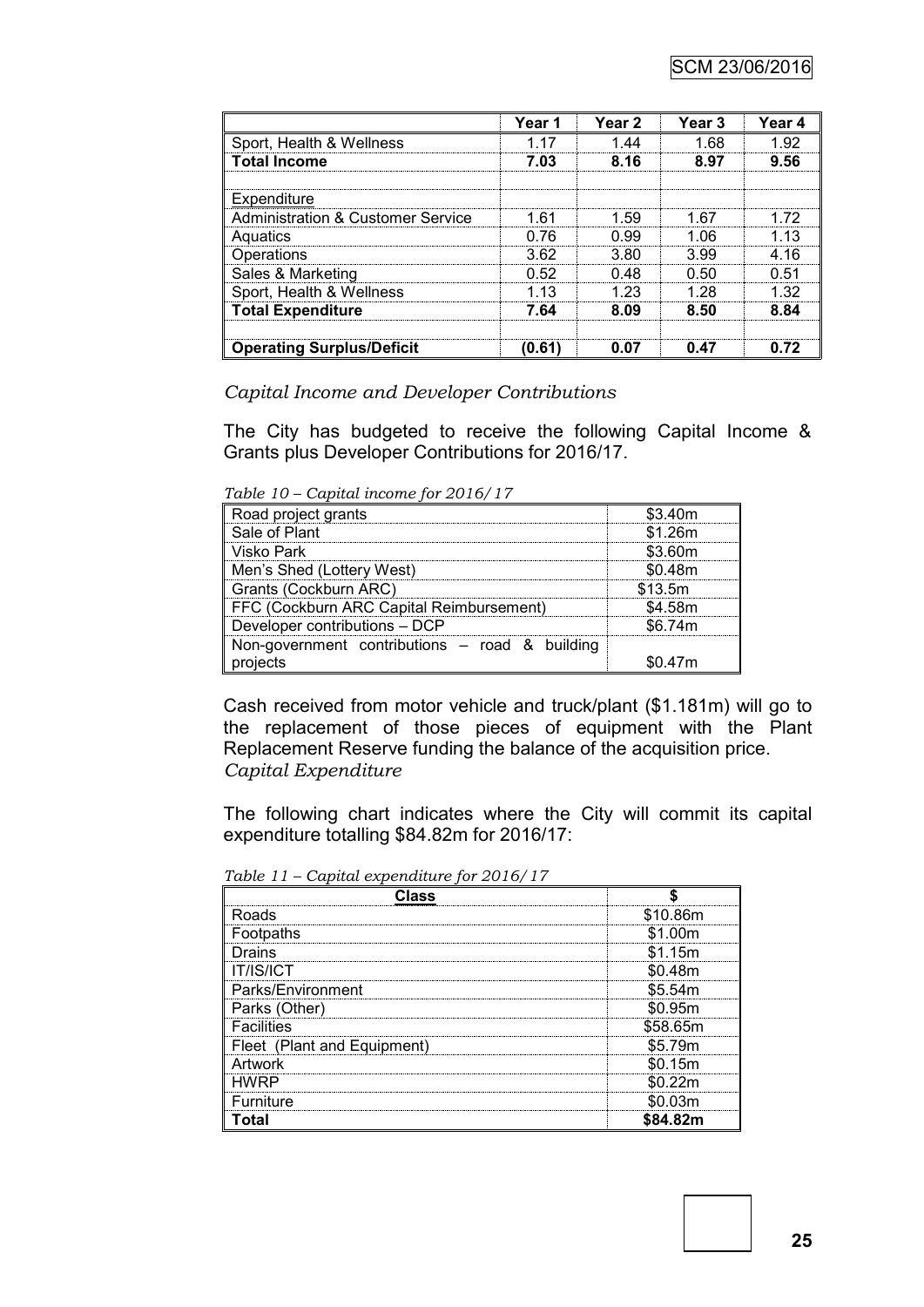#### *New Projects*

Below is a shortened list of new projects and the capital allocated to them: For a comprehensive list of projects please refer to the attached budget – New Capital Projects 2016/17:

| <b>New Capital Projects for 2016/17</b>                           | <b>Allocated</b><br><b>Funds</b><br>S |
|-------------------------------------------------------------------|---------------------------------------|
| Roads – Rockingham Road (Spearwood Ave to Phoenix Rd)             | 4.0m                                  |
| Roads - Lyons & Gibbs signalisation & traffic management          | 2.00m                                 |
| Roads - Verde Drive (Biscayne to Solomon)                         | 0.80 <sub>m</sub>                     |
| Roads - Traffic Management                                        | 0.84m                                 |
| <b>Completion Cockburn ARC</b>                                    | 48.00m                                |
| Cockburn Bowling & community centre Visko Park (balance in 17/18) | 7.20m                                 |
| Men's shed                                                        | 0.61 <sub>m</sub>                     |
| Improvements to civic and community buildings                     | 1.50m                                 |
| Plant and Equipment - Replacement                                 | 5.02m                                 |
| Plant and Equipment - New                                         | 0.70 <sub>m</sub>                     |
| Revitalisation Strategy - Hamilton Hill                           | 0.90 <sub>m</sub>                     |
| Revitalisation Strategy - Coolbellup                              | 0.50 <sub>m</sub>                     |
| Revitalisation Strategy - The Lakes                               | 0.80 <sub>m</sub>                     |
| Coogee Beach Master Plan                                          | 0.50 <sub>m</sub>                     |
| North Foreshore (North Coogee)                                    | 0.50 <sub>m</sub>                     |
| Drainage Works                                                    | 1.18m                                 |
| <b>Resurfacing of Roads</b>                                       | 0.74 <sub>m</sub>                     |
| Footpath (new and rehabilitation)                                 | 1.03m                                 |

*Table 12 – Specific capital projects for 2016/17*

An estimated \$7.5m in brought forward municipal funding from 2015/16 has been budgeted to cover unfinished capital works and projects. A detailed listing will be provided to a future Council meeting, usually October once 2015/16 annual financial statements have been audited.

#### *Borrowings*

The City is not scheduled to borrow funds in 2016/17.

In addition the City will continue repaying the principal for its existing two loans. Total repayments will be \$2.6m to cover the Emergency Services Centre and Cockburn ARC facilities.

#### *Reserves*

The City has a pro-active Ten Year Long Term Financial Plan which includes funding its financial reserves. The City places great importance in planning for the future and ensuring it has sufficient funds to complete major projects now and into the future. In this budget, Council will transfer into its financial reserves \$33.6m plus an estimated \$10.5m of brought forward funds (\$7.5m for carried forward projects and #.0m from estimated budget savings for 2015/16). However, it will draw down \$52.6m to fund a series of major capital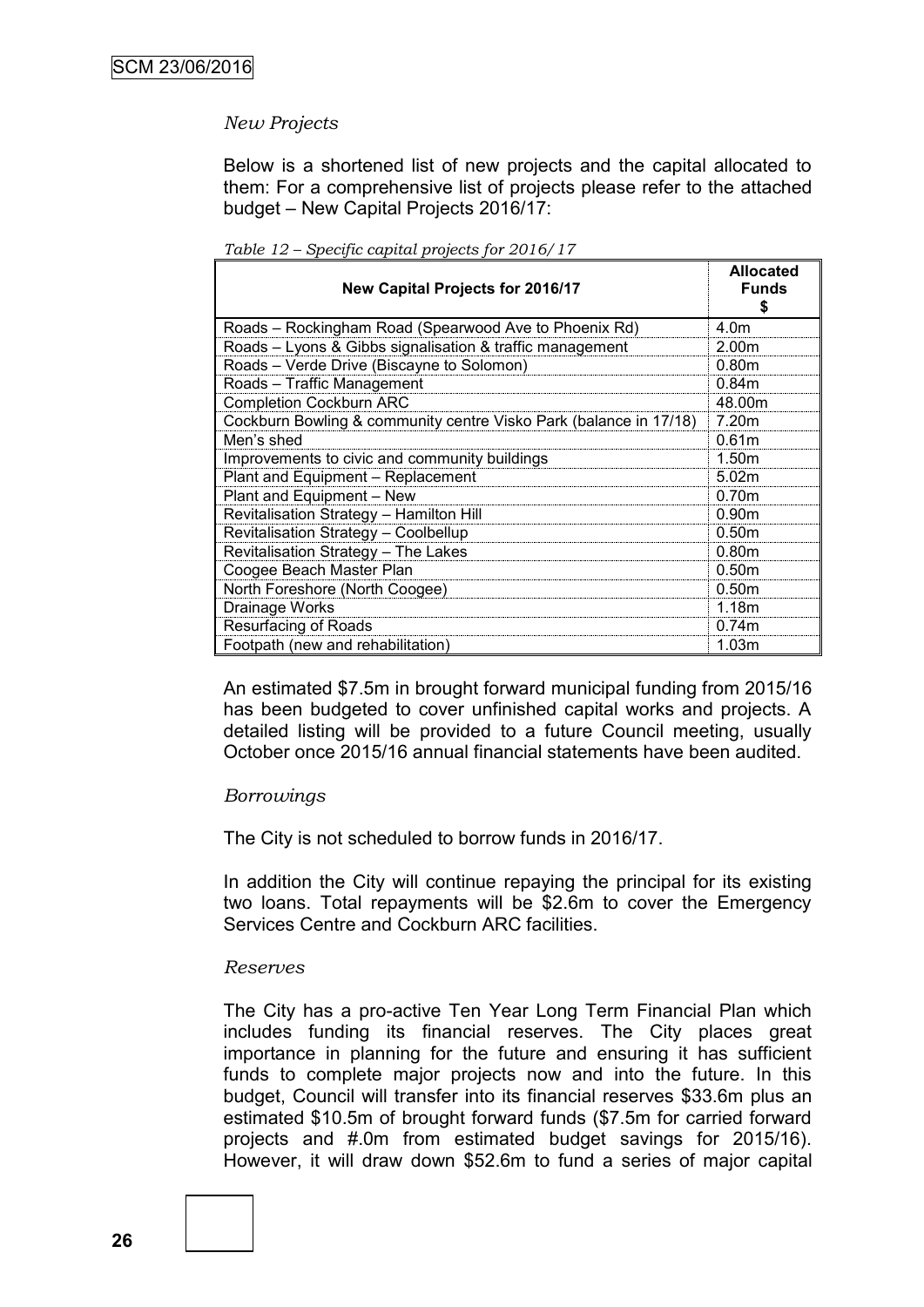projects, such as the Cockburn ARC at CCW and the new Cockburn Bowling Club at Visko Park.

At the same time the City is still reserving funds received from the Development Contribution Plan (a levy on all new dwelling for community infrastructure), rent from the Naval Base Shacks Leases and Coogee Beach Caravan Park (to fund capital works). It is anticipated that the City will receive \$5.0m in 2016/17 from developer contributions for community infrastructure in addition to funds for roads and other "hard" infrastructure.

The City will create two new reserves to facilitate the transfer of management and maintenance obligations for the Port Coogee marina and waterways. One will hold the \$2.1m contribution to be received from the developer upon transfer of the assets and the other will be for managing the proceeds from the specified area rate to be established to fund ongoing maintenance of the waterways and associated infrastructure assets.

The Workers Compensation Reserve is being broadened to an Insurance Reserve to reflect the current management of the LGIS selfinsurance scheme, which includes workers compensation, public liability and property insurance.

#### *Rate Setting Statement*

The Rate Setting Statement is a unique financial statement applicable to WA Local Governments. The purpose of the statement is to determine the amount of rates to be collected from property owners after the inclusion of operating income (excluding rates), Operating expenditure, capital income and expenditure, reserve transfers (to and from reserves) plus loan repayments and new borrowings. The statement also adds back the cash generated by depreciation. The deficit after inclusion of the above is to be raised from rates as provided for in the Local Government Act. The rates to be raised in 2016/17 total \$96.0m. Rates only include general rates and not service charges, specified area rates, interest from instalments and penalty interest or instalment fees.

#### *Cashflow Statement*

The Cashflow Statement is presented with other statutory financial statements. It presents the cash the Council will generate and expend in running its day to day business, capital investment program – both capital income and expenditure as well as funds required to finance both the operating and investment (capital) program:

- 1. Net operating cashflows are \$32.72m
- 2. Net investment cashflows are (\$48.59m)
- 3. Net Financing Cash is (\$2.59m)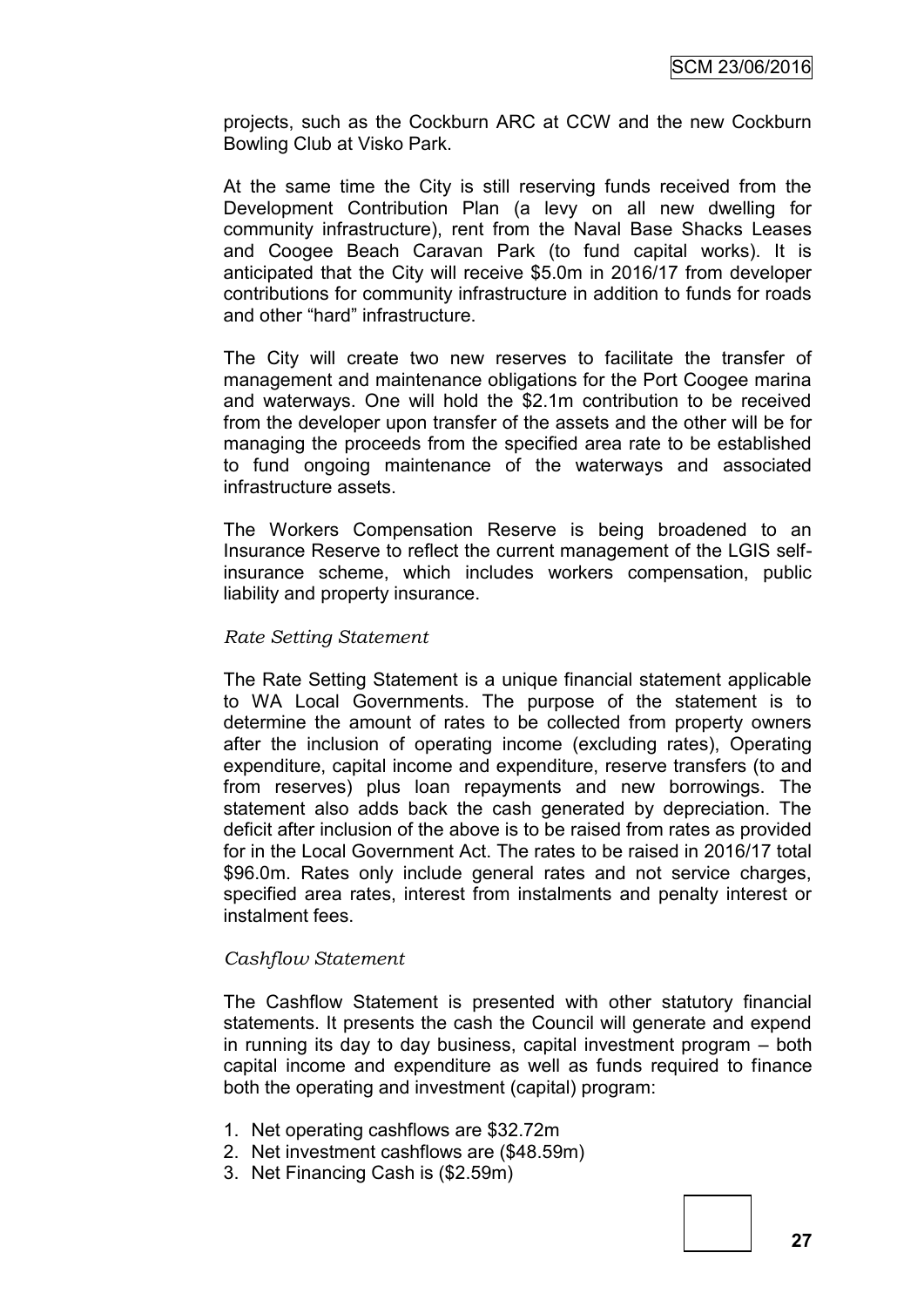#### 4. Overall cashflow is (\$18.46m)

The City will commence the year with \$133,351,966 in cash, including that held in Reserves/Restricted Funds. After Items 1 to 3 above, the City will finish the year with a closing cash position of \$114,885,061.

#### *Integrated Planning Framework*

Council adopted its Strategic Community Plan 2016/17 – 2020/21 and the Corporate Business Plan 2016/17 – 2020/21 at the June 2016 Ordinary Council Meeting. In addition a number of other plans were also adopted, these include the Long Term Financial Plan and the Workforce Plan. Each Plan will be updated every two financial years. Council has a further seventy strategic plans, master plans and other plans adopted by council which feed into the above documents including the 2016/17 municipal budget.

#### *Long Term Financial Plan*

Council adopted a new Long Term Financial Plan for the period 2016/17 to 2025/26, a period of ten years. The LTFP will be reviewed each financial year in line with the adopted budget so as to ensure financial relevance. Based on the draft budget contained in the attached papers the former LTFP and analysis is provided below of the variations to the LTFP (the comparison is based on the 2012/13- 2021/22 LTFP).

|                              | 2016/17<br>(former<br>LTFP) | 2016/17<br><b>Municipal</b><br><b>Budget</b> | <b>Comment</b>                                                  |
|------------------------------|-----------------------------|----------------------------------------------|-----------------------------------------------------------------|
| <b>Operating Revenue</b>     | \$142.038m                  | \$135.91m                                    | Lower fees and charges<br>for HWRP                              |
| <b>Operating Expenditure</b> | \$129.27m                   | \$130.74m                                    | Lower interest expense &<br>LFL but higher power,<br>depn costs |
| Capital Income               | \$7.22m                     | \$34.98m                                     | Grants for ARC, Visko,<br>Roads, DCP contributions              |
| Capital Expenditure          | \$66.36m                    | \$84.82m                                     | Final capex on ARC &<br>revitalisation strategies               |

*Table 13 – Comparison of LTFP and Budget for 2016/17*

#### *Asset Management Plan*

Council adopted Asset Management Plans for six areas of Council's assets, namely Roads, Building, Drains, Parks, Footpaths and Fleet. Each Plan forecasts expenditure to be spent on maintaining/renewing council assets in the above categories with a planned amount to be spent as per the criteria. The 2016/17 draft budget meets the expenditure requirements outlined in the asset management plans apart from roads AMP. The Roads AMP is being reviewed as to depreciation rates and their impact on future expenditure requirements. A further two plans are to be prepared to cover the Cockburn ARC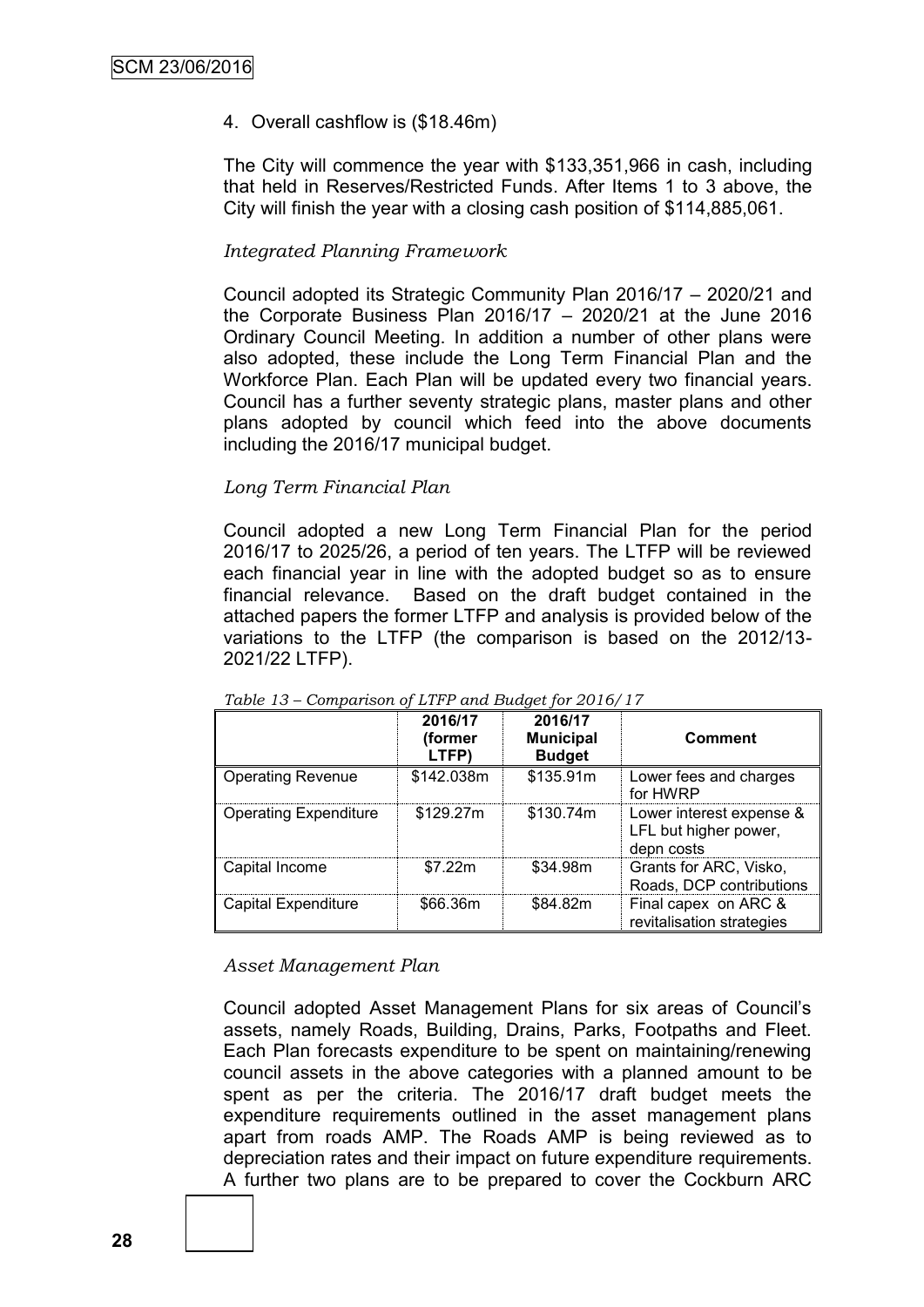facility and the Port Coogee Marina and associated infrastructure assets surrounding the marina.

For definitional purposes renewing of assets is specifically the subject of the Asset Management Plans whereas upgrading is a mixture of renewing the asset but has been coupled with additional improvements.

The intention is to provide this every year and to reclassify the status of "Upgrade" into New and Renew to clarify how much is being allocated to meeting the Asset Management Plans.

#### *Workforce Plan*

Council adopted the Workforce Plan in June 2016. The 2016/17 budget reflects new appointments as outlined in the Plan.

#### *Closing Municipal Position*

The 2016/17 Municipal Budget closing position is \$299,049. This is after all operating and capital income and expenditure items plus reserve transfers are brought to account.

#### *Opening Municipal Position*

A report will be brought to Council in October 2016 once the Auditors have completed their annual examination of the financial statements to confirm the closing municipal fund position for 2015/16. In the interim, an estimate of \$10.5m has been used for the 2016/17 opening position comprising \$7.5m of municipal funding for carried forward projects and \$3.0m of budget savings from 2015/16 which is allocated to reserves.

#### *Change to the advertised Differential Rates*

There are no changes being proposed to the advertised differential rates. The Council will continue the Residential Improved concession introduced in 2015/16.

|            |                                           |         | <b>Advertised</b> |               | Recommended |  |
|------------|-------------------------------------------|---------|-------------------|---------------|-------------|--|
| Category   | <b>Rate Category</b>                      | Rate in | Min<br>Rate       | Rate in<br>\$ | Min<br>Rate |  |
| <b>GRV</b> | Residential Improved                      | 7.286c  | \$1,287           | 7.286c        | \$1,287     |  |
| <b>GRV</b> | <b>Residential Vacant Land</b>            | 9.391c  | \$744             | 9.391c        | \$744       |  |
| <b>GRV</b> | Commercial & Industrial<br>Improved       | 7.550c  | \$744             | 7.550c        | \$744       |  |
| <b>GRV</b> | Commercial & Industrial<br>Vacant Land    | 9.391c  | \$744             | 9.391c        | \$744       |  |
| <b>GRV</b> | Large Commercial &<br>Industrial Improved | 8.058c  | \$744             | 8.058c        | \$744       |  |

#### *Table 14 – Differential rates, advertised and recommended*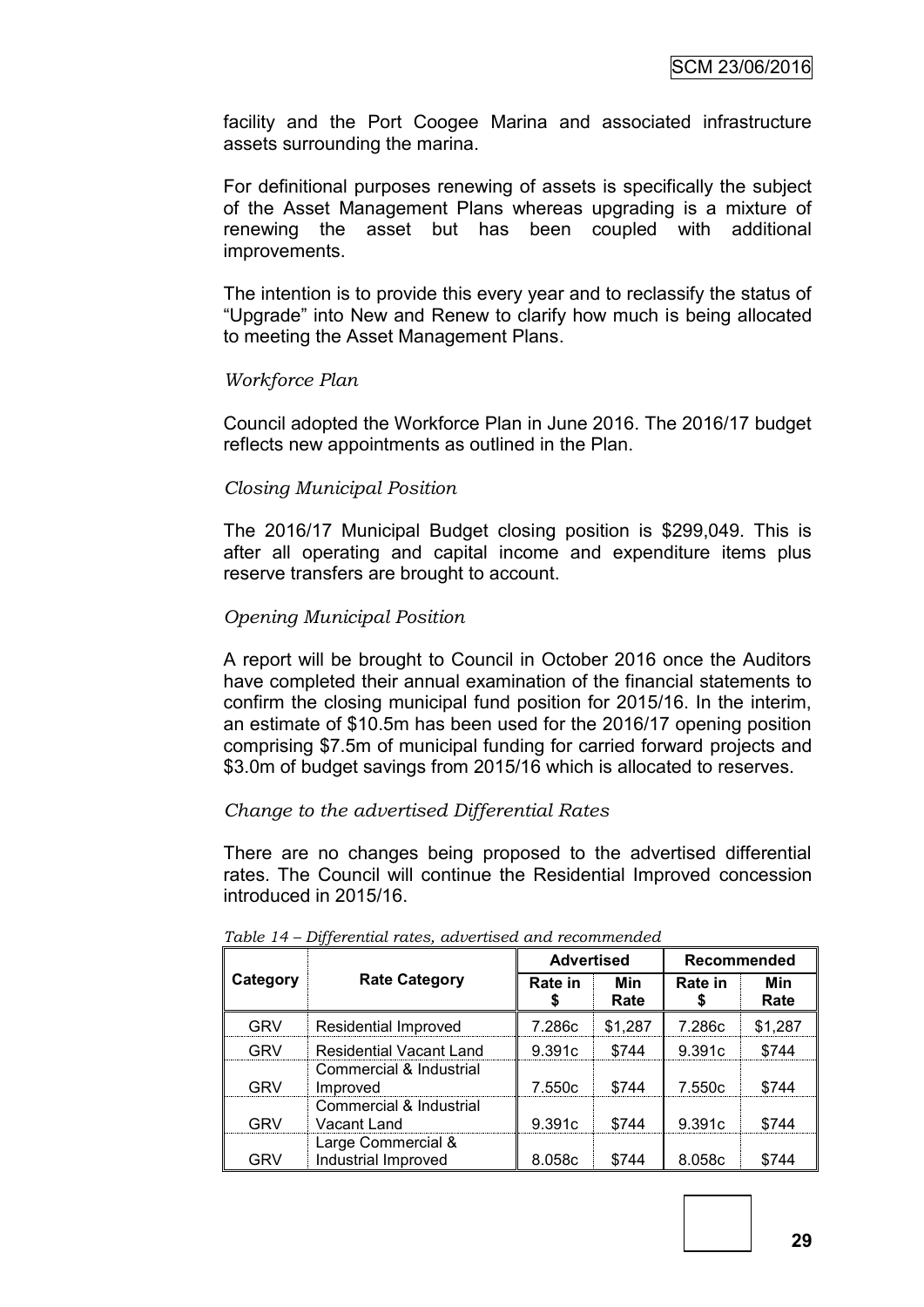| w    | <b>Rural General Improved</b>                               | 0.253c | \$906 | 0.253c | \$906 |
|------|-------------------------------------------------------------|--------|-------|--------|-------|
| l IV | <b>Rural Vacant Land</b>                                    | 0.391c | \$906 | 0.391c | \$906 |
| GRV  | <b>Commercial Caravan Park</b>                              | 9.500c | \$744 | 9.500c | \$744 |
| GRV  | Specified Area Rate - Port<br>Coogee Special<br>Maintenance | 1.200c | N/A   | 1.200c | N/A   |
| GRV. | Specified Area Rate - Port<br>Coogee Waterways              | 1.200c | N/A   | 1.200c | N/A   |
| GRV  | Specified Area Rate -<br>Cockburn Coast                     | 1.200c | N/A   | 1.200c | N/A   |

#### **Strategic Plan/Policy Implications**

*City Growth* - Plan for population growth of our City and maintaining our strong financial position

*Moving Around* - Facilitate safe, efficient, connected and sustainable movement around the City

*Community, Lifestyle and Security* - Provide safe, attractive, healthy programs and infrastructure for a diverse range of activity and people

*Economic, Social and Environmental Responsibility* - Enable a sustainable future economically, socially and environmentally including business activity, job opportunities and sustainable use of resources

*Leading & Listening* - Continue being accountable to our community and engaging with you through multiple effective communication channels.

#### **Budget/Financial Implications**

The Budget provides funds as outlined in the recommendations at the commencement of this report and the detailed attachments.

#### **Legal Implications**

Section 6.2 of the Local Government Act 1995 requires Council to prepare an annual budget.

#### **Community Consultation**

Section 6.36 of the Local Government Act 1995 requires the Council to advertise the differential rates proposed in the budget attachments. The Council advertised the differential rates in the West Australian newspaper on Saturday, 21 May 2016 and the Cockburn Gazette on Tuesday, 24 May 2016.The Objects and Reasons document accompanied by the Deloittes report to support the differential rates was placed at the City's Libraries, on Council's website, on Council's social media tools, emailed to all the City's community groups.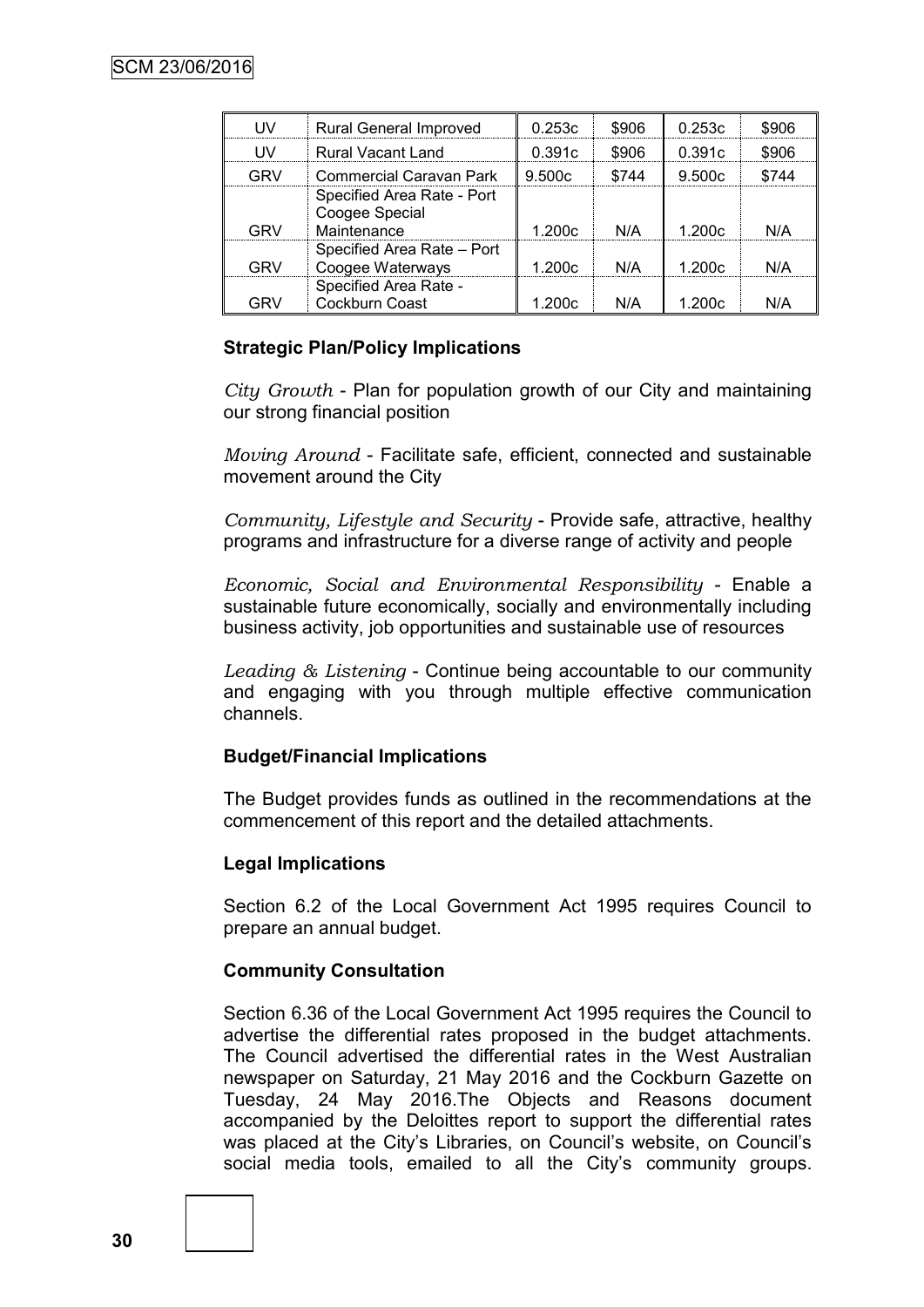Comments were invited from interested parties with a closing date for submissions on Monday 13 June 2016.

#### **Risk Management Implications**

The adoption of the annual budget allows council to raise rates and other revenue and then expend the funds raised to deliver the services and capital projects recommended in the budget. Without the adoption of the annual budget, the Council will not have the funds to meet the requirements recommended in the budget.

#### **Attachment(s)**

- 1. 2016/17 Municipal Budget and associated schedules, including the 2016/17 Schedule of Fees and Charges.
- 2. Map of the Specified Area Rate Cockburn Coast
- 3. Map of the Specified Area Rate Port Coogee Waterways
- 4. Deloitte Independent Assurance Report 2016/17 City of Cockburn Rate Setting Model.
- 5. Banjup Residents Group (BRG) submission in response to advertising Objects & Reasons – Differential Rates.
- 6. City's response to BRG submission.

#### **Advice to Proponent(s)/Submissioners**

N/A

#### **Implications of Section 3.18(3) Local Government Act, 1995**

Nil.

#### **(MINUTE NO 5827) (SCM 23/06/2016) - SUSPENSION OF STANDING ORDERS**

#### **COUNCIL DECISION**

MOVED Clr S Portelli SECONDED Deputy Mayor C Reeve-Fowkes that Council pursuant to Clause 22.1 of Standing Orders, the time being 6.33 pm the meeting be suspended for 10 minutes to allow Elected Members to formulate an alternative recommendation in relation to Item 9.2.

#### **CARRIED 8/0**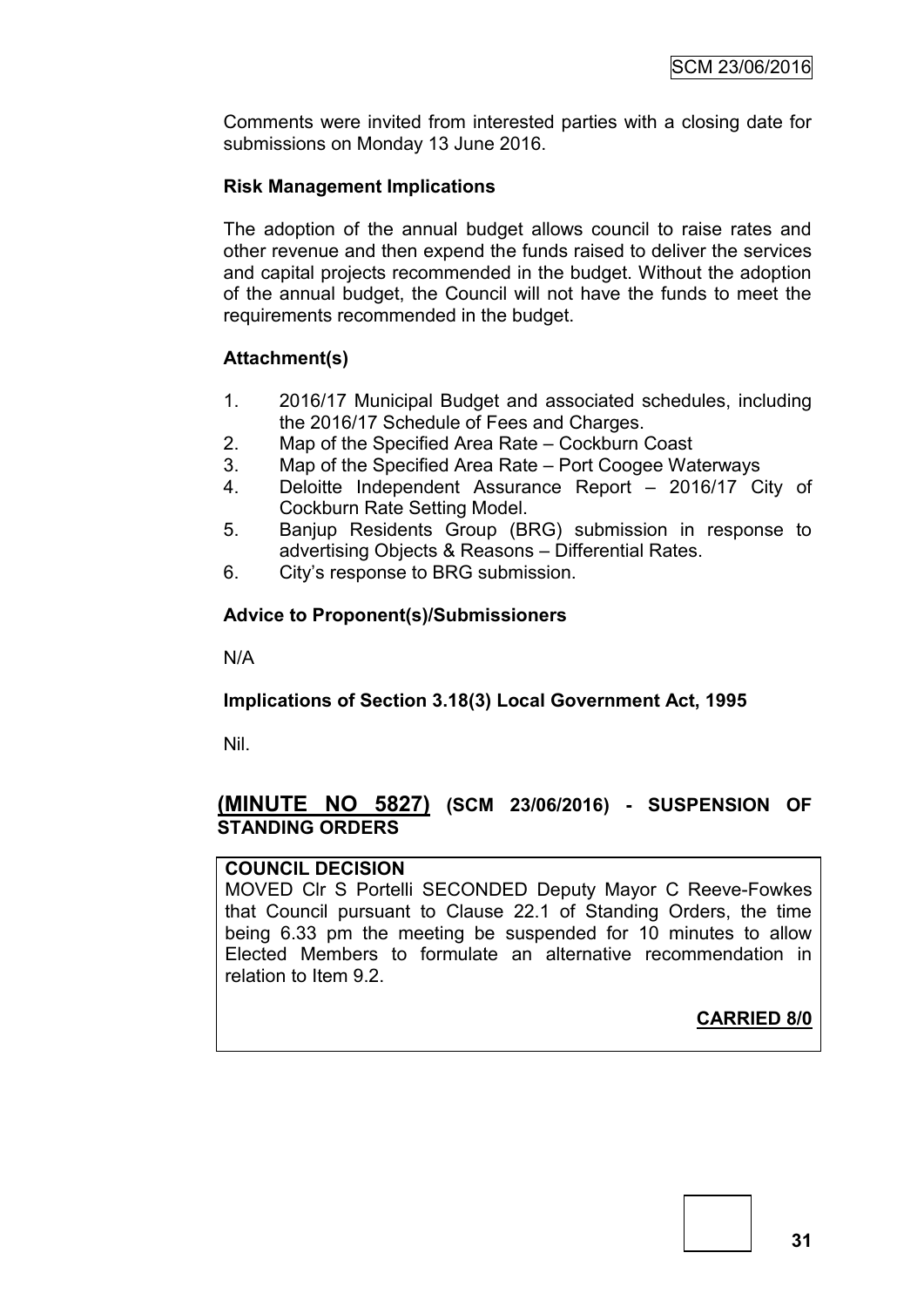#### **(MINUTE NO 5828) (SCM 23/06/2016) - RESUMPTION OF STANDING ORDERS**

#### **COUNCIL DECISION**

MOVED Clr S Portelli SECONDED Deputy Mayor C Reeve-Fowkes that Council resume Standing Orders the time being 6.45 pm.

**CARRIED 8/0**

#### **(MINUTE NO 5829) (SCM 23/06/2016) - ADOPTION OF 2016/17 DIFFERENTIAL RATES, 2016/17 MUNICIPAL BUDGET AND 2016/17 SCHEDULE OF FEES AND CHARGES (071/006; 075/011; 097/009) (S DOWNING/N MAURICIO) (ATTACH)**

#### **COUNCIL DECISION**

MOVED Clr K Allen SECONDED Clr S Portelli that Council adopt the recommendation subject to the following amendments:

- (1) amending Clause (1) Part A Municipal Fund Budget 2016/17 to reflect the following reduced expenditure and reduced rates income of \$300,000 as follows:
	- \$35,000 Printing & Stationery costs across the board
	- $\bullet$  \$35,000 Rates bank charges
	- \$50,000 New Corporate Traineeship scheme
	- \$40,000 Elected Member Budget Contingency
	- \$50,000 Street name sign maintenance
	- $\bullet$  \$40,000 Sump rationalisation review
	- \$50,000 Drainage investigation and design;
- (2) amending Clause (2) 1 and 2 of Part B General and Minimum Rates, Instalment Payment Arrangements:
	- 1. Reduce the general rate from 7.286 $\phi$  to 7.250 $\phi$  in the \$ and the minimum payment from \$1,287 to \$1,281.
	- 2. Reduce the rates concession from 2.699¢ to 2.685¢ in the \$, being applied to GRV value over and above \$20,690.

#### **CARRIED BY ABSOLUTE MAJORITY OF COUNCIL 8/0**

#### **Reason for Decision**

By reducing the proposed rate increase from 3% to 2.5% for Improved Residential properties, Council is noting the financial circumstances of the community, taking into account lower inflation and lower economic